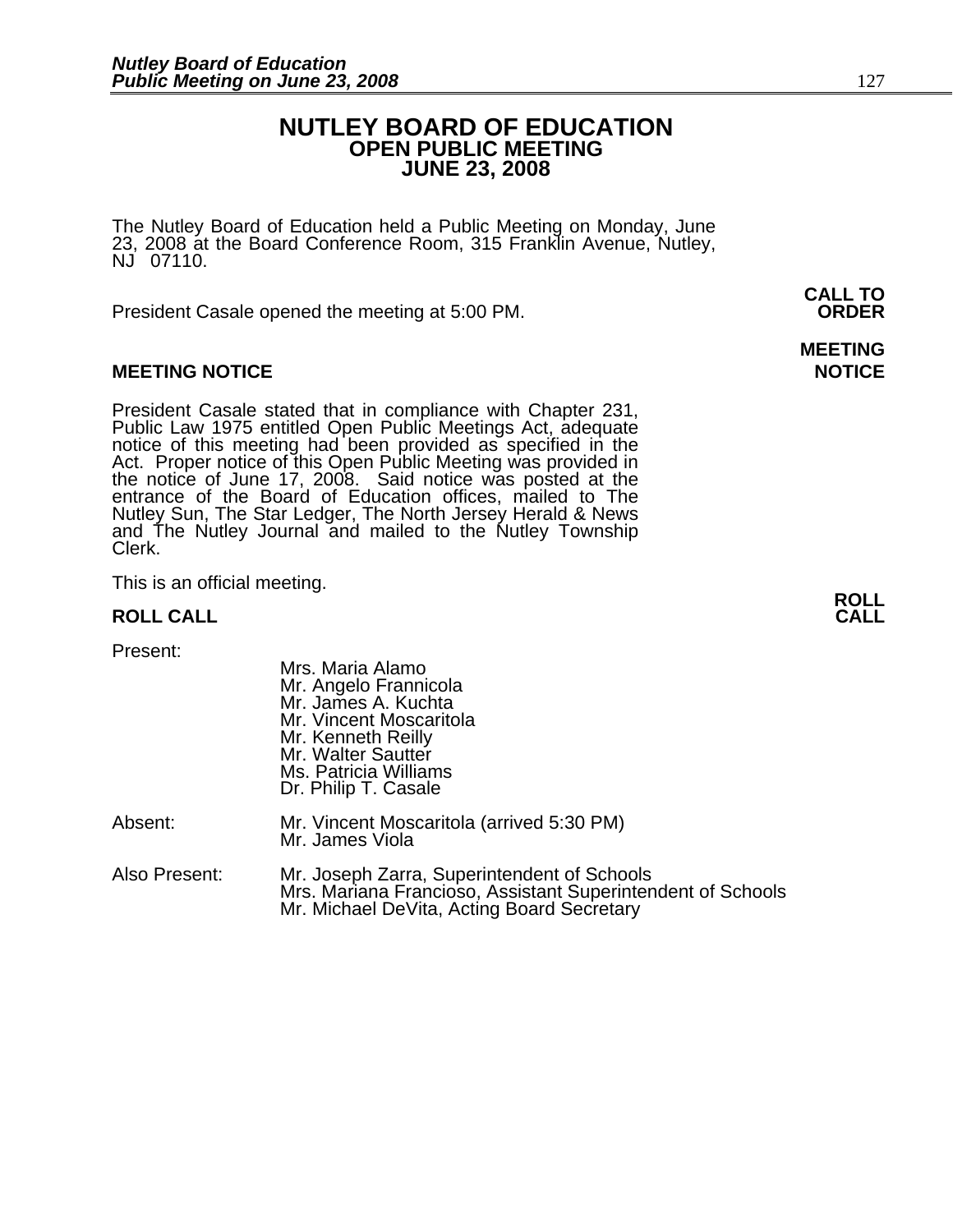# **MOTION TO ADJOURN TO EXECUTIVE SESSION**

At 5:05 PM Trustee Frannicola moved and Trustee Alamo seconded the following resolution:

WHEREAS, the Board of Education will be discussing matters exempt from public discussion pursuant to N.J.S.A. 10:4-12,

NOW, THEREFORE, BE IT RESOLVED that the Board of Education recess to Closed Executive Session at this time to discuss the following:

> Construction Issues Legal Issues Contract Issues

BE IT FURTHER RESOLVED that the results of the discussions will be made public by inclusion on the agenda of a subsequent meeting of the Board of Education or when the reasons for discussing such matters in closed session no longer exist.

The motion was approved by voice vote.

# **RECONVENE MEETING RECONVENE**

At 8:00 PM Trustee Kuchta moved, Trustee Frannicola seconded, and the Board unanimously approved by voice vote a motion to reconvene the public meeting.

The meeting reconvened in the JHWMS Library located at 325 Franklin Avenue, Nutley, NJ.

#### **FLAG FLAG SALUTE** SALUTE SALUTE SALUTE SALUTE SALUTE

Trustee Alamo led the assembly in the flag salute.

# **ROLL ROLL CALL CALL**

| Present:      | Mrs. Maria Alamo<br>Mr. Angelo Frannicola<br>Mr. James A. Kuchta<br>Mr. Kenneth Reilly<br>Mr. Walter Sautter<br>Ms. Patricia Williams<br>Dr. Philip T. Casale |
|---------------|---------------------------------------------------------------------------------------------------------------------------------------------------------------|
| Absent:       | Mr. Vincent Moscaritola<br>Mr. James Viola                                                                                                                    |
| Also Present: | Mr. Joseph Zarra, Superintendent of Schools<br>Mrs. Mariana Francioso, Assistant Superintendent of Schools<br>Mr. Michael DeVita, Acting Board Secretary      |

# **EXECUTIVE**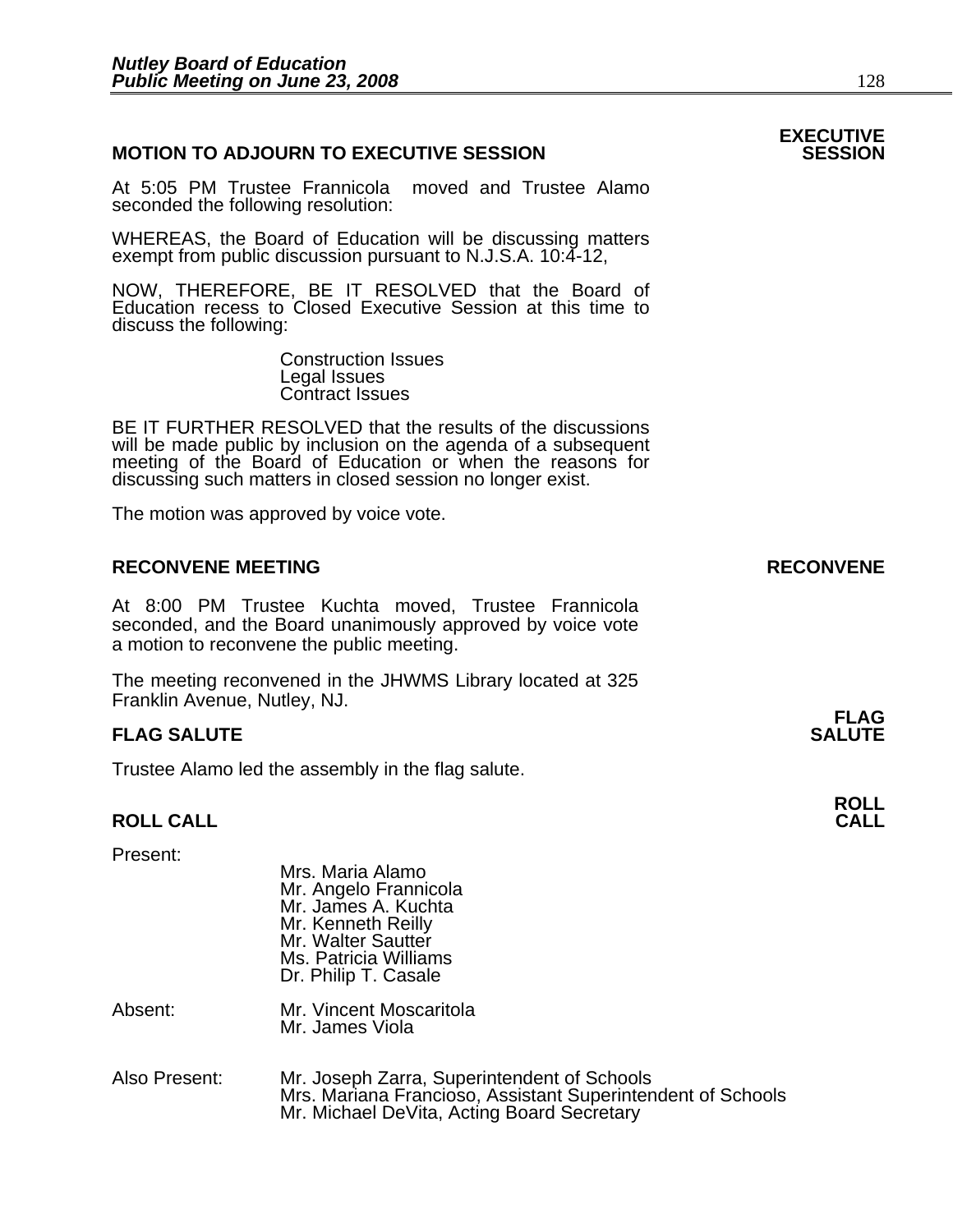Trustee Kuchta introduced members from the Adult School who gave donations to the Nutley Public Library \$30,000, FONS for 70 auditorium seats - \$10,500 and two checks in the amounts of \$12,500 and \$7,500 to the Nutley Education Foundation.

President Casale thanked the Adult School for their generous donations.

# **SUPERINTENDENT'S REPORT SUPT'S REPORT A**

Mr. Zarra presented the Superintendent's Report dated June 23, 2008, Schedule A, which is appended to the minutes of this meeting, and briefly summarized its contents as well as other activities going on in the district. **BOARD BOARD** 

# **BOARD SECRETARY'S REPORT**

Mr. DeVita thanked Philip Nicolette, Manager of Buildings & Grounds, and his staff for their efforts during the State of Emergency. He also gave a breakdown of what was lost.

### **RECESS MEETING RECESS**

At 8:14 PM upon the suggestion of President Casale, Trustee Reilly moved, Trustee Frannicola seconded, and the Board unanimously approved by voice vote a motion to recess to thank the representatives from the Adult School for their donations.

# **RECONVENE MEETING RECONVENE**

At 8:20 PM Trustee Alamo moved, Trustee Williams seconded, and the Board unanimously approved by voice vote a motion to reconvene the open public meeting.

# **APPROVAL OF MINUTES APPROVE**

BE IT RESOLVED that the Board of Education approves the following minutes:

 May 28, 2008 – Open Public Meeting May 28, 2008 - Closed Executive Session

 Trustee Kuchta moved, Trustee Frannicola seconded, and the Board minutes were unanimously approved.

**SECRETARY'S** 

# **MINUTES**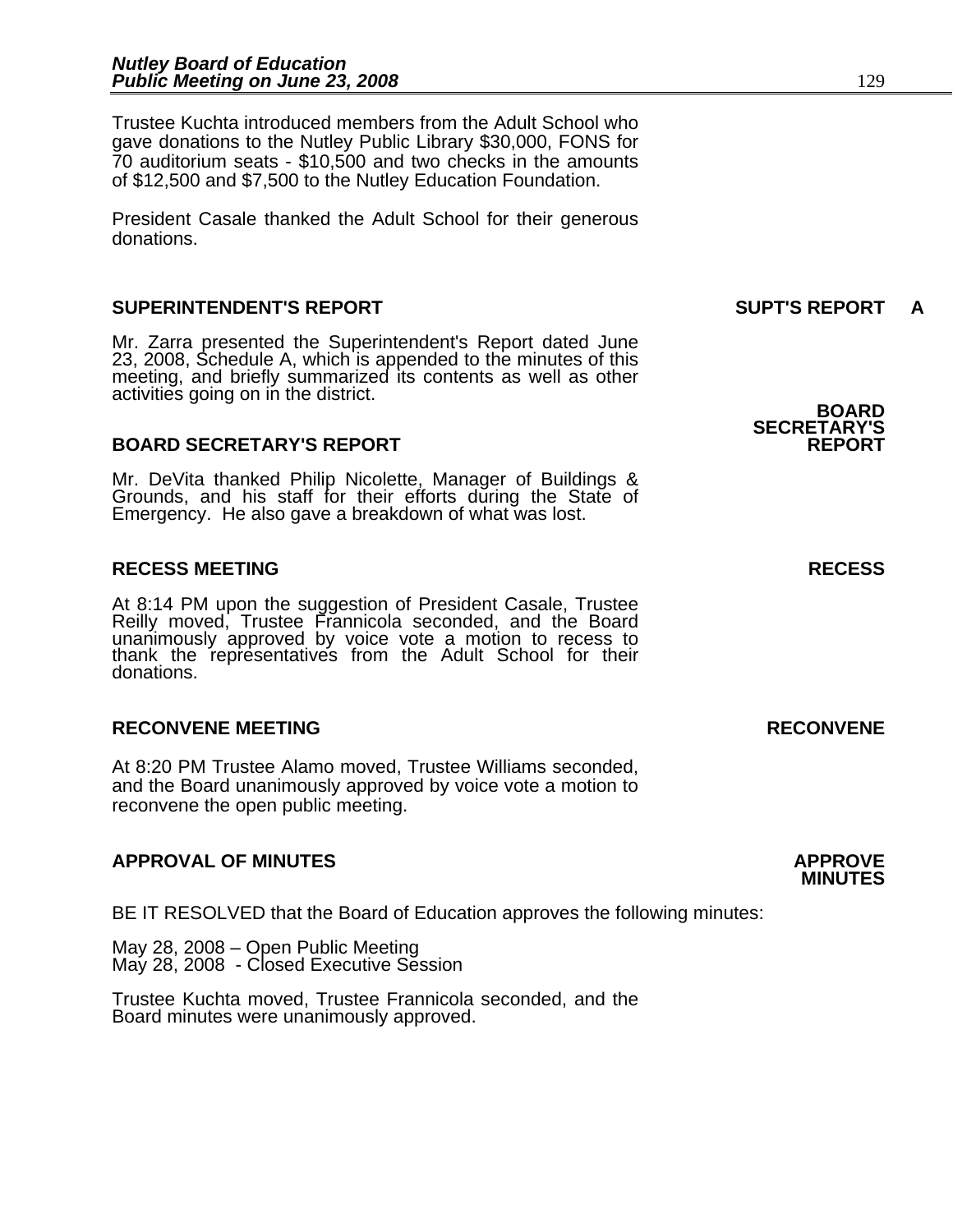# **CORRESPONDENCE CORRESPONDENCE**

A thank-you note from Joyce Wood for the Board's expression of sympathy on the passing of her mother.

# **COMMITTEE REPORTS REPORTS**

Trustee Alamo gave an additional report on the session attended at the national convention.

Technology – Ian Viemeister asked the Board to release funds from the 2006 Referendum for the network communications infrastructure. The Board agreed to release the funds.

# **HEARING OF CITIZENS (Resolutions Only)**

Residents Lori & Joe Mundy spoke in favor of the Autistic Program and thanked the staff for all their efforts.

Resident Neil Henning asked about a check for \$105,000 on the bill list.

# **SUPERINTENDENT'S RESOLUTIONS** *SUPERINTENDENT'S*

Trustee Frannicola moved, and Trustee Kuchta seconded, a motion that the Board approves Superintendent's Resolutions numbers 1 through 18 as listed below.

The Superintendent's Resolutions 1 through 18 were approved with the following exception:

Trustee Reilly abstained on Resolution 13 – Extra Compensation.

#### 1. **APPOINTMENTS – Teacher Substitutes**

BE IT RESOLVED that the Board of Education approves the appointments of the teacher substitutes listed on the attached Schedule B for the 2008-09 school year.<br>**APPOINT** 

#### 2. **APPOINTMENTS – Athletics**

BE IT RESOLVED, that the Board of Education approves the Fall Athletic Appointments listed on the attached Schedule C for the 2008-09 school year on the salary guide at the classification and step as indicated in accordance with the 2008-09 Coaches Salary Guide.

# **COMMITTEE**

**RESOLUTIONS** 

**APPOINT TEACHER SUBS B** 

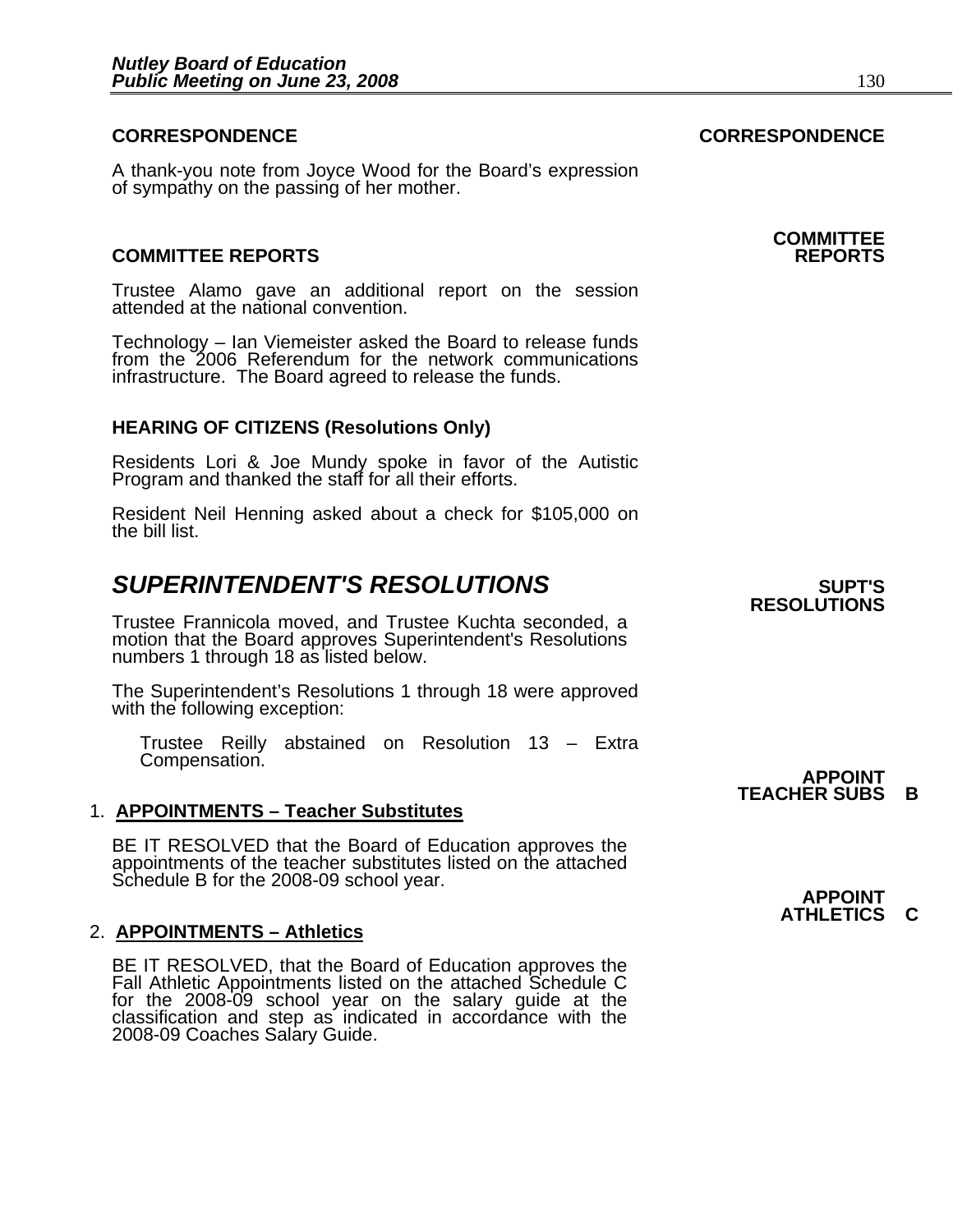# **APPOINT SUMMER CUSTODIAL**

# 3. **APPOINTMENTS – Summer Custodial Employment**

BE IT RESOLVED that the Board of Education approves the<br>following personnel to be employed as summer custodial and grounds employees for the summer of 2008:

|                   | <b>Step</b> | <b>Hourly Rate</b> |  |
|-------------------|-------------|--------------------|--|
| <b>Gary Lewis</b> | 1           | \$7.50             |  |
| Henry Meola       |             | 7.50               |  |
| Doug Weidman      |             | 7.50               |  |

# **4. APPOINTMENTS – Video Taping and Service Control of the VIDEO TAPING**

BE IT RESOLVED that the Board of Education approves the following student appointments for the taping of the Board Meetings for the 2008-09 school year at a salary rate of \$7.50 per hour:

John Carlo Mark Feaster Joseph Johnson Brian Johnson Mark Parisi Maria Perez Kevin Reilly

 **APPOINT SUMMER EDU TECH STAFF** 

#### 5. **APPOINTMENTS – Summer Employment – Educational Technology Staff**

| Ann Mary Mullane    | Webmaster               | 5 days -per diem rate |
|---------------------|-------------------------|-----------------------|
| Christina Osieja    | Technology              | 5 days -per diem rate |
| <b>Gina Russell</b> | Specialist<br>Secretary | 5 days -per diem rate |

#### **APPOINT SUMMER EMPLOYMENT**

# 6. **APPOINTMENTS – Summer Employment**

| Michele Ashley | Secretary        | 4 weeks -per diem rate |
|----------------|------------------|------------------------|
| Susan Bresnan  | Librarian        | 5 days -per diem rate  |
| Linda Jernick  | <b>Athletics</b> | 10 days -per diem rate |

**APPOINT**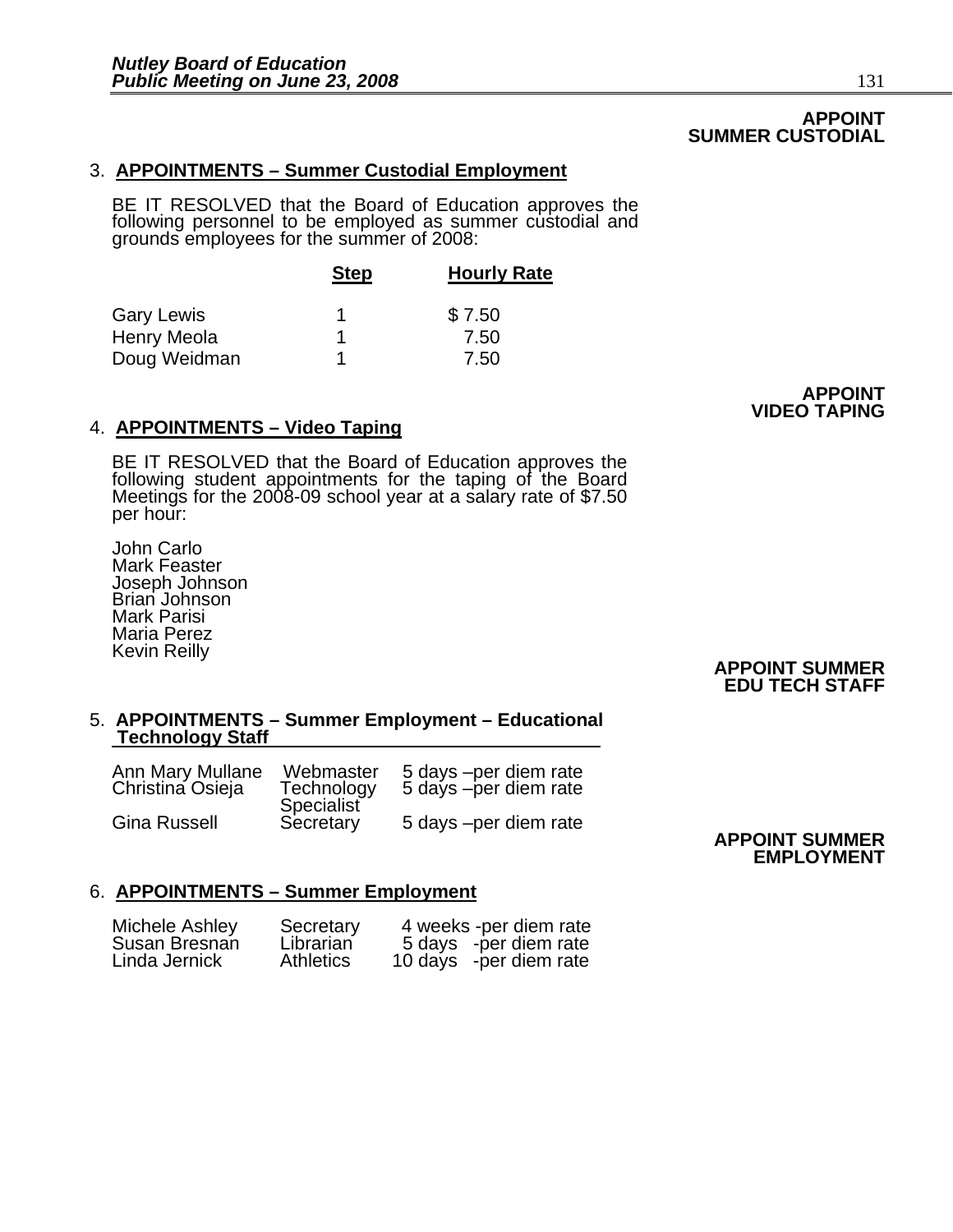# **APPOINT SUMMER AUTISTIC PROGRAM**

# 7. **APPOINTMENTS – Summer Autistic Program**

BE IT RESOLVED that the Board of Education approves the appointments of the following personnel for the 2008 Summer Autistic Program:

| Michael Kearney<br><b>Beverly Cullari</b>                                                                                                                                                                                                                                                                                    | Supervisor<br>Secretary                                                                                                                                                                                           | \$5,100<br>3,016                                                                                                                                                                                                                               |                     |
|------------------------------------------------------------------------------------------------------------------------------------------------------------------------------------------------------------------------------------------------------------------------------------------------------------------------------|-------------------------------------------------------------------------------------------------------------------------------------------------------------------------------------------------------------------|------------------------------------------------------------------------------------------------------------------------------------------------------------------------------------------------------------------------------------------------|---------------------|
| Maura Byrne<br>Andria Cheney<br>Melissa O'Carroll<br><b>Shannon Shaw</b>                                                                                                                                                                                                                                                     | Teacher<br>Teacher<br>Teacher<br>Teacher                                                                                                                                                                          | 3,100<br>3,100<br>3,100<br>3,100                                                                                                                                                                                                               |                     |
| <b>April Hauer</b>                                                                                                                                                                                                                                                                                                           | <b>Behavioral</b><br>Specialist                                                                                                                                                                                   | 3,300                                                                                                                                                                                                                                          |                     |
| <b>Carl Nastasi</b>                                                                                                                                                                                                                                                                                                          | Sub Teacher                                                                                                                                                                                                       | \$101 per day<br>(as needed)                                                                                                                                                                                                                   |                     |
| Debbie Zaros                                                                                                                                                                                                                                                                                                                 | <b>Sub Teacher</b>                                                                                                                                                                                                | \$101 per day<br>(as needed)                                                                                                                                                                                                                   |                     |
| <b>Richard Bolcato</b><br>Jessica Chesney<br>Michelle Collins<br><b>Edward Todd Farrand</b><br>Jaime Garofalo<br>Dyan Guida<br><b>Ashley Hauer</b><br>Erin Lombardozzi<br>Barbara McGarty<br>Kathleen Pastena<br>Carmela Pontoriero<br>Jessica Pravata<br>Melissa Rosamilia<br>Kim Saporito<br>Mary Venable<br>Alyssa Zuzzio | <b>ABA Aide</b><br>ABA Aide<br>ABA Aide<br>ABA Aide<br>ABA Aide<br>ABA Aide<br>ABA Aide<br>ABA Aide<br>ABA Aide<br><b>ABA Aide</b><br>ABA Aide<br>ABA Aide<br><b>ABA Aide</b><br>ABA Aide<br>ABA Aide<br>ABA Aide | \$20 per hour<br>20 per hour<br>20 per hour<br>20 per hour<br>20 per hour<br>20 per hour<br>20 per hour<br>20 per hour<br>20 per hour<br>20 per hour<br>20 per hour<br>20 per hour<br>20 per hour<br>20 per hour<br>20 per hour<br>20 per hour |                     |
| Nicoletta Ciccolella                                                                                                                                                                                                                                                                                                         | Hourly Aide                                                                                                                                                                                                       | \$14.57                                                                                                                                                                                                                                        | <b>AMEND SUMMER</b> |

# **APPOINTMENTS**

#### 8. **AMENDING SUMMER APPOINTMENTS**

BE IT RESOLVED that the Board of Education approves the amending of the summer program assignments:

Amending of the Appointments-Special Education Summer<br>Program, approved at the June 9, 2008 Board Meeting to<br>reflect changes in assignment and salary for the following<br>personnel:

| Virginia Reilly<br>Donna Zarra | <b>Nurse</b><br>Speech<br>Therapist | \$3,400 - Autistic Program<br>4,950 - Autistic Program |
|--------------------------------|-------------------------------------|--------------------------------------------------------|
|--------------------------------|-------------------------------------|--------------------------------------------------------|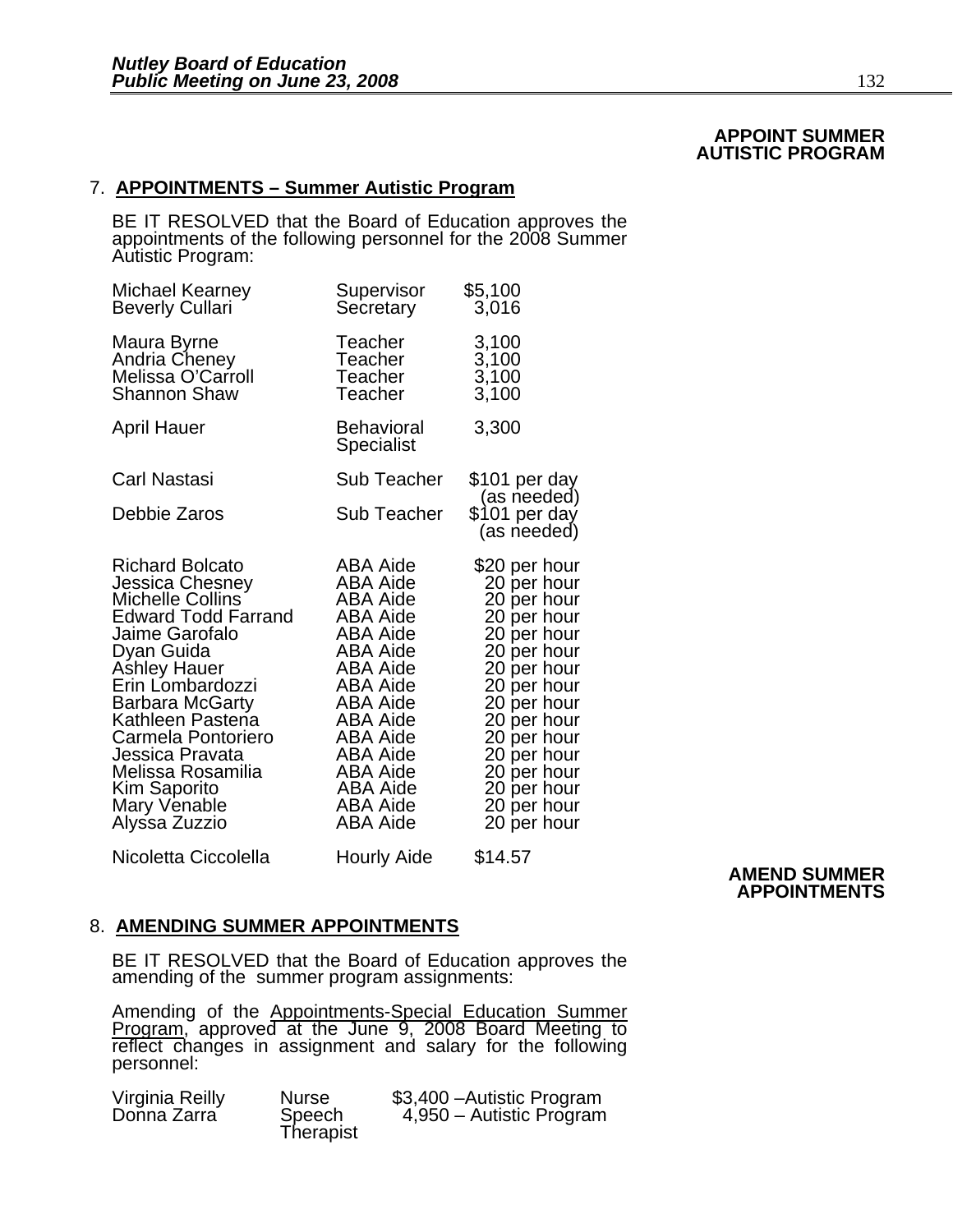Therapist

Sherri Budinick Physical 4,950 – Autistic Program

Amending of the Addendum Appointments-Summer Custodial Employment, approved at the June 9, 2008 Board Meeting to Fellect a change in program assignment and salary for<br>Richard Bolcato to the Autistic Program, \$20.00 per hour. **REAPPOINT** 

# 9. **REAPPOINTMENTS – Instructional Aides**

BE IT RESOLVED that the Board of Education approves the reappointment of the instructional aides listed on the attached Schedule D for the 2008-09 school year at the classification and step as indicated in accordance with the 2008-09 Secretarial Salary Guide. **REAPPOINT B&G E** 

# 10. **REAPPOINTMENTS – Buildings & Grounds Personnel**

BE IT RESOLVED that the Board of Education approves the reappointment of the buildings & grounds personnel listed on the attached Schedule E for the 2008-09 school year in accordance with the 2007-10 Buildings and Grounds

# 11. **REAPPOINTMENTS - District-Wide Personnel**

BE IT RESOLVED that the Board of Education approves the reappointments of the district-wide personnel for the school year 2008-09 listed on Schedule F at the salaries indicated.

#### 12. **REAPPOINTMENTS – ASSISTANTS & EXECUTIVE SECRETARY**

BE IT RESOLVED that the Board of Education approves the reappointments of the assistants and executive secretary for the school year 2008-09 listed on Schedule G at the salaries indicated.

# 13. **EXTRA COMPENSATION**

BE IT RESOLVED that the Board of Education approves the following personnel be paid extra compensation in the amounts indicated for services rendered:

#### **PAYMENT FOR HEALTH DYNAMICS CLASSES - Month of May and June, 2008**

Rose Cioffi \$500.00

# **INSTRUCTIONAL AIDES D**

# **PERSONNEL**

### **REAPPOINT F DISTRICT-WIDE**

#### **REAPPOINT ASSISTANTS G & EXECUTIVE SECRETARY**

# **EXTRA COMP**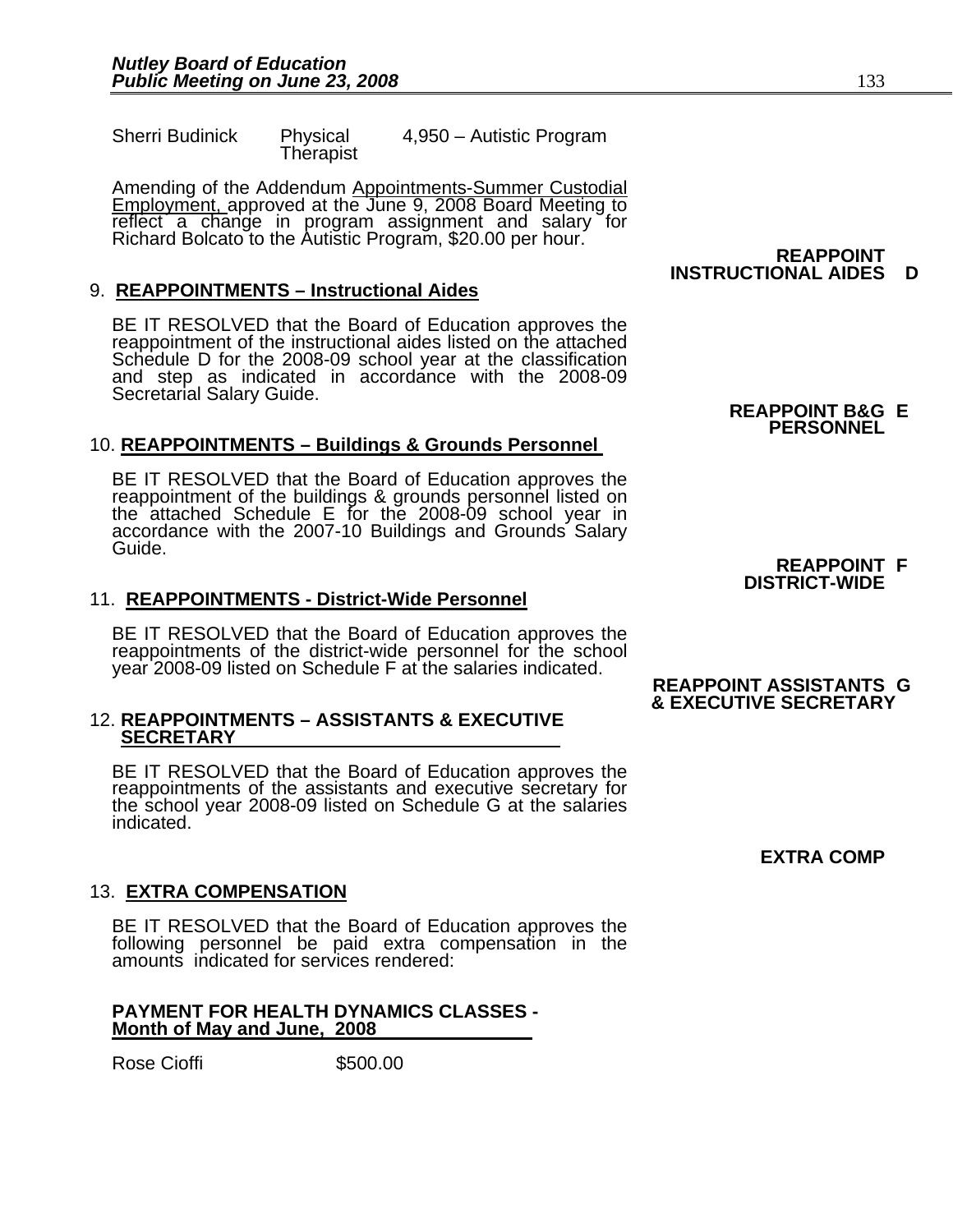#### **PAYMENT FOR FILMING BOE MEETINGS - April-Reorg., May 28, June 9, 2008**

| Kenny Delgado<br>John Reciniello | \$30.00 |
|----------------------------------|---------|
|                                  | 30.00   |

# **PAYMENT FOR NJASK GRADES 7&8, LANGUAGE ARTS AND MATHEMATICS PREPARATION CLASSES**

| Jennifer Ambrose     | \$104.00 |
|----------------------|----------|
| <b>Denise Cleary</b> | 114.40   |
| Dana D'Ambola        | 104.00   |
| Loretta Douglas      | 124.80   |
| Melissa Echevarria   | 124.80   |
| Tracy Egan           | 124.80   |
| Nicole Ferraro       | 104.00   |
| Nancy Foglio         | 114.40   |
| Deanna Fredricks     | 114.40   |
| Paula Greco          | 124.80   |
| Kristen Gumeny       | 114.40   |
| Connie Inguanti      | 93.60    |
| David Johnston       | 124.80   |
| Walter King          | 124.80   |
| Laura Reilly         | 114.40   |
| <b>Frank Sasso</b>   | 114.40   |
| Bethany Turro        | 114.40   |

#### **PAYMENT FOR AFFIRMATIVE ACTION COMMITTEE January 17, March 17 and May 15, 2008**

| <b>Gerard Adubato</b>      | \$86.37 |
|----------------------------|---------|
| <b>Kathleen Cullity</b>    | 86.37   |
| Cynthia DeBonis            | 57.58   |
| Gail Kahn                  | 86.37   |
| Adele Koci                 | 28.79   |
| Jerilyn Margulies          | 57.58   |
| Marcellino Marra           | 86.37   |
| <b>Janine Peters</b>       | 86.37   |
| James Ryan                 | 28.79   |
| <b>Phillip Siculietano</b> | 86.37   |

#### **PAYMENT FOR PERKINS FIVE-YEAR PLAN COMMITTEE- May 21,29, June 3,5,17, 2008**

| John Gulardo     | \$138.56 |
|------------------|----------|
| James Kelly      | 138.56   |
| Linda McDonnell  | 173.20   |
| Ann Mary Mullane | 173.20   |
| Sharon Romaglia  | 173.20   |
| Daniel Wormann   | 173.20   |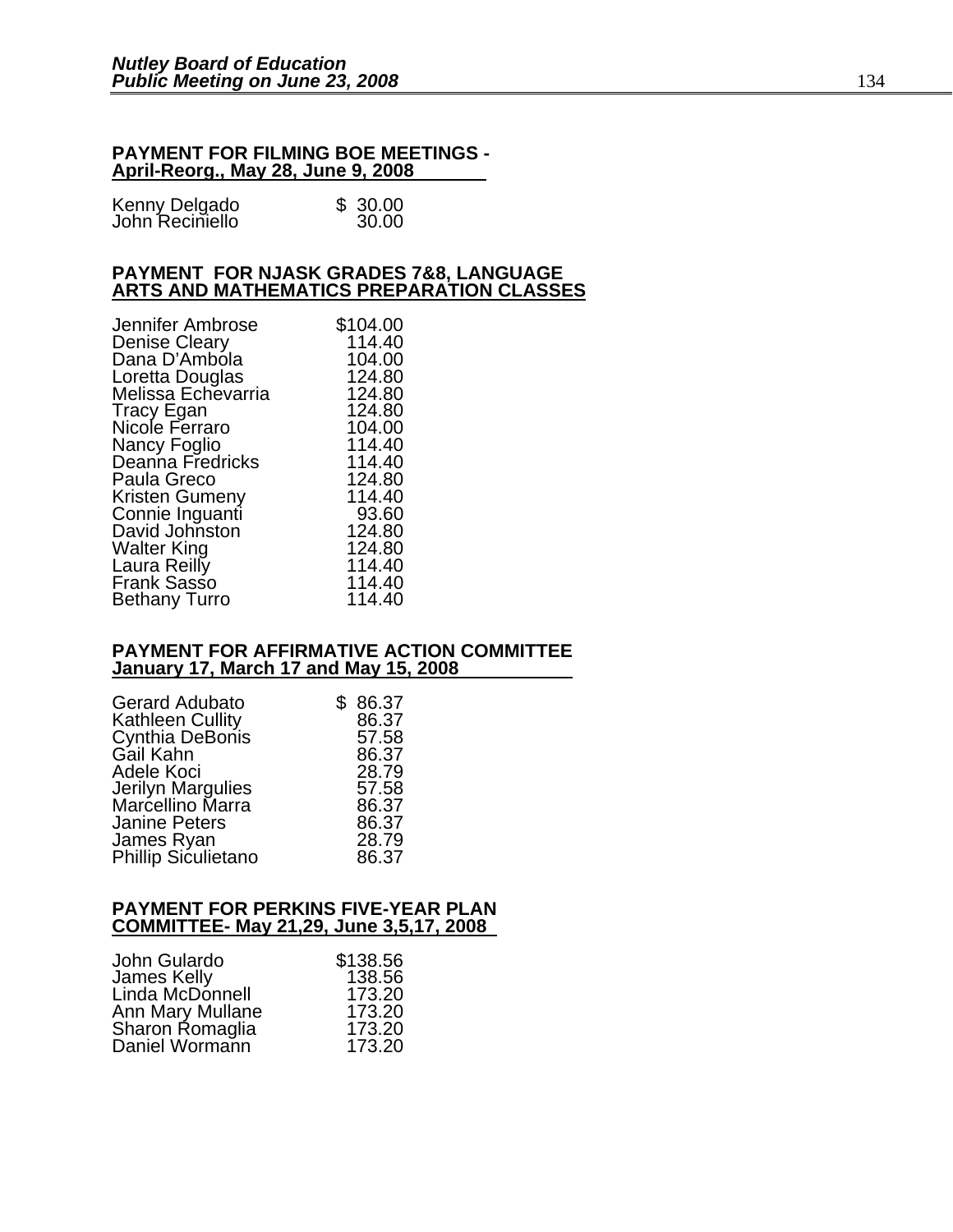#### **PAYMENT FOR EXTRA EVENING HOURS – P.T.O. Concerts – 2007/08 school year**

| Kathleen Bimbi           | \$69.28 |
|--------------------------|---------|
| <b>Dennis McPartland</b> | 303.10  |
| <b>Baron Raymonde</b>    | 242.48  |
| <b>Marie Sanders</b>     | 346.40  |

### **PAYMENT FOR SUPERINTENDENT'S ADVISORY COUNCIL MEETINGS – 2007-08 school year**

| <b>Lillian DeFilippis</b>  | \$257.60 |
|----------------------------|----------|
| Loretta Douglas            | 225.40   |
| Tracy Egan                 | 225.40   |
| Jill Freedman              | 257.60   |
| <b>Margaret Fuccello</b>   | 225.40   |
| Patricia Griffin           | 257.60   |
| Suzanne Hagert             | 257.60   |
| <b>Sheryl Holly</b>        | 193.20   |
| Peggy Rucinski             | 64.40    |
| Deborah Schop              | 257.60   |
| <b>Phillip Siculietano</b> | 225.40   |
| Jill Sorensen              | 161.00   |
| Denis Williams             | 64.40    |
|                            |          |

#### **PAYMENT FOR MENTORING OF NOVICE TEACHERS – 2007-08 school year**

| Abigail Bergen<br>Paula Cofone  | \$ 550.00<br>550.00 |
|---------------------------------|---------------------|
| <b>Dolores Contreras</b>        | 550.00              |
| Alicia Coppola                  | 550.00              |
| Nicole David                    | 550.00              |
| Steven DiGregorio               | 550.00              |
| Frank Francia                   | 1,000.00            |
| <b>Thomas Gargiulo</b>          | 550.00              |
| Susan Gesumaria                 | 550.00              |
| Mary Giordano                   | 550.00              |
| Donald Manfria                  | 550.00              |
| Marianne Marcantonio            | 1,000.00            |
| <b>Leann Martin</b>             | 550.00              |
| Mary Pagana                     | 1,100.00            |
| Laura Reilly                    | 550.00              |
| Peggy Rucinski<br>Jill Sorensen | 1,000.00<br>666.00  |
| Jenifer Wilson                  | 550.00              |
|                                 |                     |

# **PAYMENT FOR JHWMS MATH CLUB**

| Nancy Foglio | \$251.50 |
|--------------|----------|
|--------------|----------|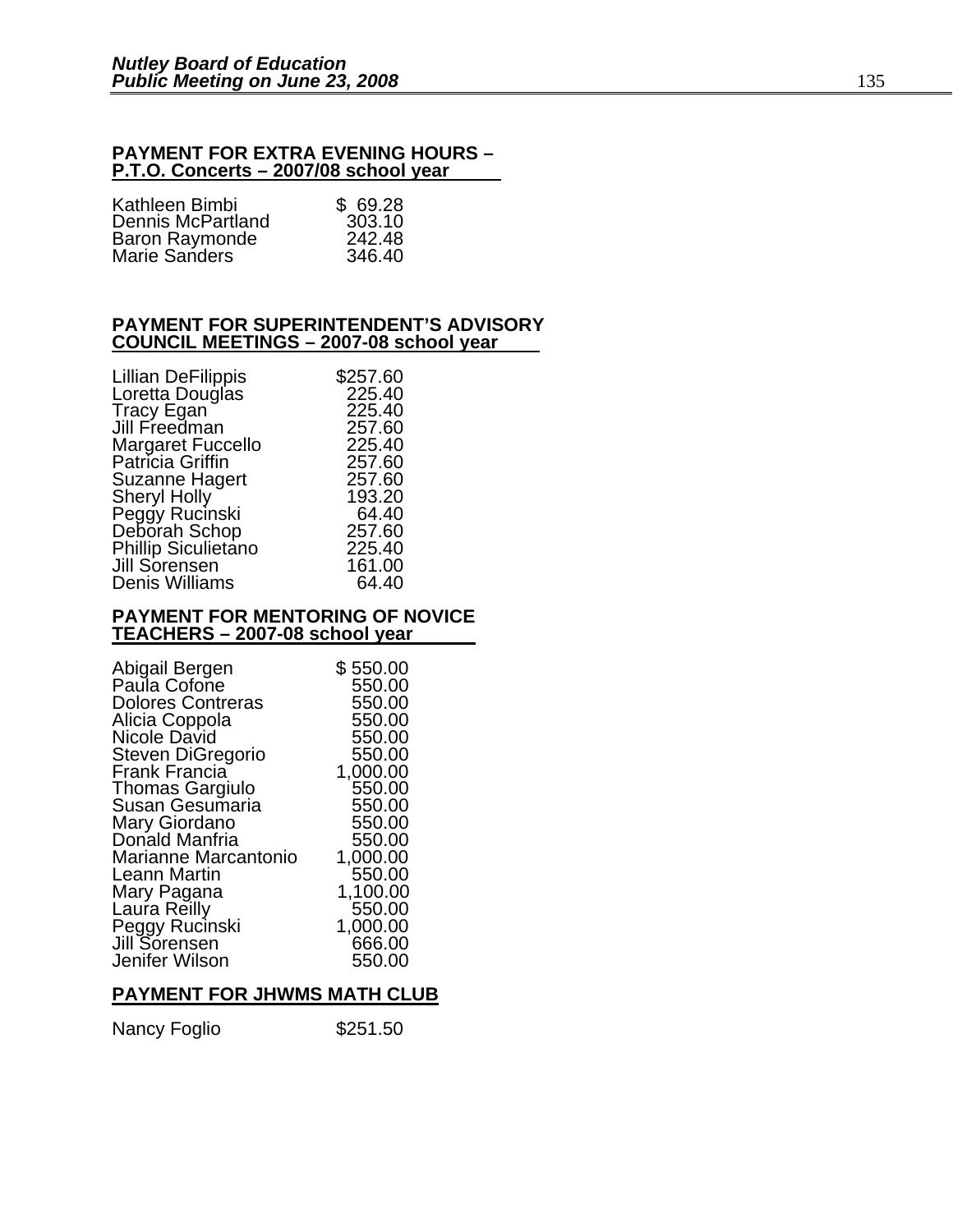#### **CENTRAL DETENTION COVERAGE – Month of May, 2008**

#### **High School**

| \$18.77 |
|---------|
| 18.77   |
| 37.54   |
| 131.39  |
| 37.54   |
| 18.77   |
| 37.54   |
| 18.77   |
| 93.85   |
| 37.54   |
| 37.54   |
| 187.70  |
|         |

### **JHW Middle School**

| Jennifer Ambrose                      | 93.85 |
|---------------------------------------|-------|
| Joseph Cappello<br>Melissa Echevarria | 56.31 |
|                                       | 75.08 |
| Michelle Ippolito                     | 56.31 |
| Jenny Lombardo                        | 75.08 |

#### **SATURDAY MORNING SUSPENSIONS – Month of April, 2008**

#### **JHW Middle School**

|                                     | \$78.45 |
|-------------------------------------|---------|
| Joseph Cappello<br>Marcellino Marra | 235.35  |

# **APPROVE SUB H RATES**

#### 14. **APPROVAL OF SUBSTITUTE RATES 2008-09 SCHOOL YEAR**

BE IT RESOLVED that the Board of Education approves the substitute rates for the 2008-09 school year as per attached Schedule H.

**APPROVE B&G SUBS** 

# 15. **APPROVAL OF BUILDINGS & GROUNDS SUBSTITUTES**

BE IT RESOLVED that the Board of Education approves the following buildings and grounds substitutes for the 2008-09 school year:

Raymond Adams Richard Bolcato, Jr. Ronald Cundiff Daniel Meola Vecchio, Gerard Vizzone, Richard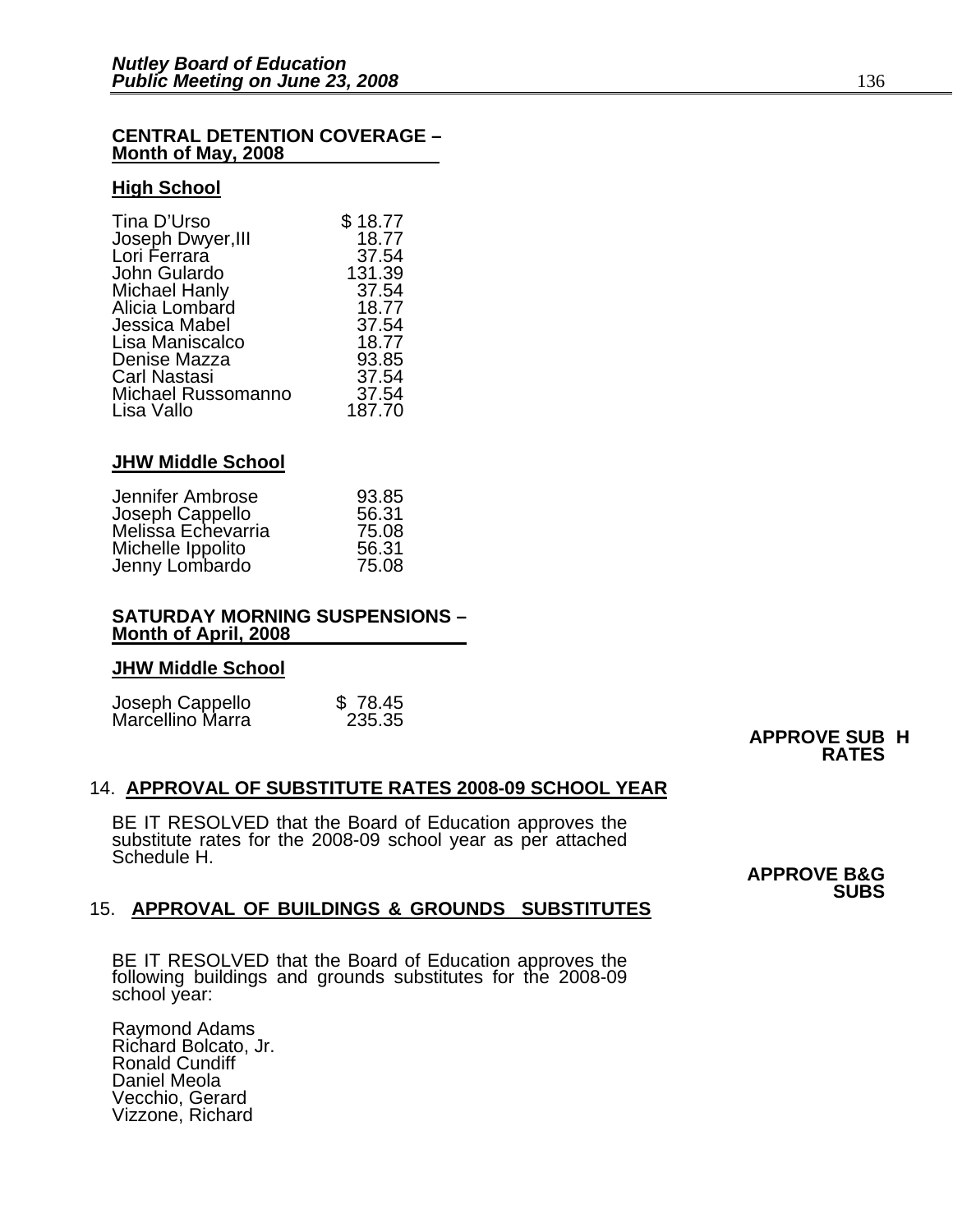# **APPROVE CAFÉ. SUBS**

# 16. **APPROVAL OF CAFETERIA SUBSTITUTES**

BE IT RESOLVED that the Board of Education approves the following cafeteria substitutes for the 2008-09 school year:

Dolores Bergamini Lillian Darby Maria Depiro Jenny Esposito Ellen Fucetola Carmen Maria Geoffroy Anna Kowalski Agata Mastroposqua Dolly Ross Jennie Stevens

# **ESTABLISH RATES P.T. SCHOOL AIDES**

#### 17. **ESTABLISHING HOURLY RATES FOR PART-TIME SCHOOL AIDES - 2008-09 SCHOOL YEAR**

BE IT RESOLVED that the Board of Education approves the following hourly rates be paid to part-time school aides for the 2008-09 school year:

Step 1 - \$14.26<br>Step 2- \$15.07 Step  $2-$ 

#### **ALLOCATION OF SALARIES**

# 18. **ALLOCATION OF SALARIES – FEDERALLY FUNDED PROGRAMS**

BE IT RESOLVED that the personnel listed below, previously appointed to the respective positions, be paid salaries in full or in part from funds of the Federal programs noted:

| GRANT   | <b>NAME</b>  | <b>POSITION</b> | <b>GRANT</b><br><b>SALARY</b> | <b>ANNUAL</b><br><b>SALARY</b> | <b>PROGRAM</b><br><b>PERCENT</b> |
|---------|--------------|-----------------|-------------------------------|--------------------------------|----------------------------------|
|         |              |                 |                               |                                |                                  |
| Title I | D. Contreras | Teacher         | 36,960.00                     | 56,000.00                      | 66%                              |
|         | G. Masino    | Teacher         | 29,000.00                     | 58,000.00                      | 50%                              |
|         | D. Cleary    | Teacher         | 27,104.00                     | 84,700.00                      | 32%                              |
|         |              | <b>TOTAL</b>    | 93,064.00                     |                                |                                  |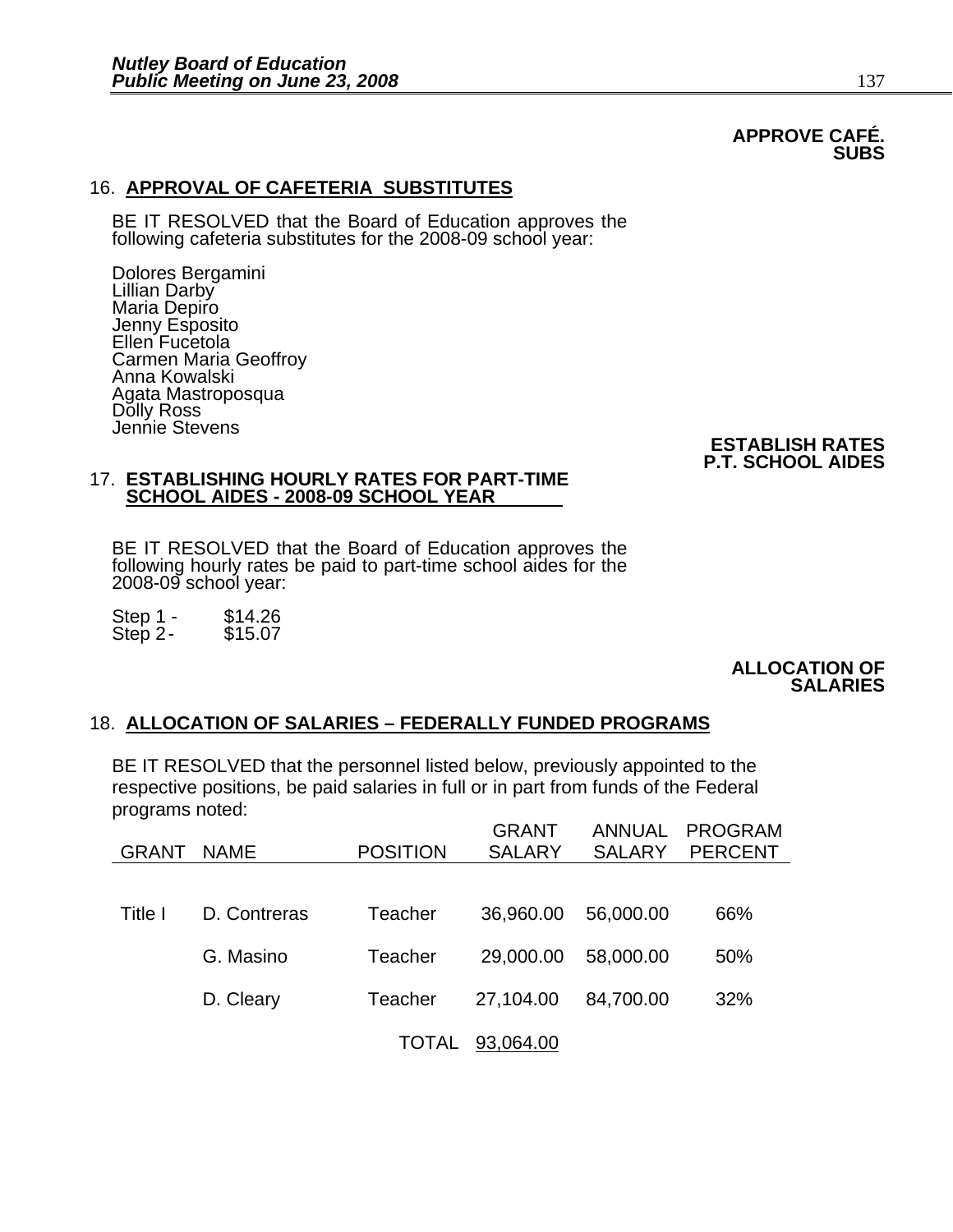| Title II  |                   |                              |                   |           |      |
|-----------|-------------------|------------------------------|-------------------|-----------|------|
| A         | E. Pavlicka       | <b>Teacher</b>               | 16,798.00         | 45,400.00 | 37%  |
|           | K. Koribanick     | Teacher                      | 22,570.00         | 61,000.00 | 37%  |
|           | K. Algieri        | Teacher                      | 22,015.00         | 59,500.00 | 37%  |
|           | D. Ferraro        | <b>Teacher</b>               | 1,081.00          | 1,081.00  | 100% |
|           | C. Gurney         | <b>Teacher</b>               | 1,081.00          | 1,081.00  | 100% |
|           | H. Jasnowitz      | <b>Teacher</b>               | 1,081.00          | 1,081.00  | 100% |
|           | S. Lennon         | Teacher                      | 1,081.00          | 1,081.00  | 100% |
|           | D. Holler         | Teacher                      | 1,081.00          | 1,081.00  | 100% |
|           | M. Shahinian      | Teacher                      | 1,081.00          | 1,081.00  | 100% |
|           | K. Beckmeyer      | <b>Teacher</b>               | 1,081.00          | 1,081.00  | 100% |
|           | J. Tibaldo        | <b>Teacher</b>               | 1,081.00          | 1,081.00  | 100% |
|           | J. Freedman       | Teacher                      | 1,081.00          | 1,081.00  | 100% |
|           | <b>B.</b> Masullo | <b>Teacher</b>               | 1,081.00          | 1,081.00  | 100% |
|           |                   | <b>TOTAL</b>                 | <u>72,193.00</u>  |           |      |
| Title III | K. Rusert         | <b>Teacher</b>               | 16,240.00         | 58,000.00 | 28%  |
|           | C. Violante       | Stipend                      | 2,000.00          | 2,000.00  | 100% |
|           |                   | <b>TOTAL</b>                 | 18,240.00         |           |      |
| Title IV  | N. Ferrara        | Stipend                      | 500.00            | 500.00    | 100% |
| Title V   | N. Ferrara        | <b>Stipend</b>               | 4,000.00          | 4,000.00  | 100% |
|           |                   | <b>GRAND</b><br><b>TOTAL</b> | <u>182,068.00</u> |           |      |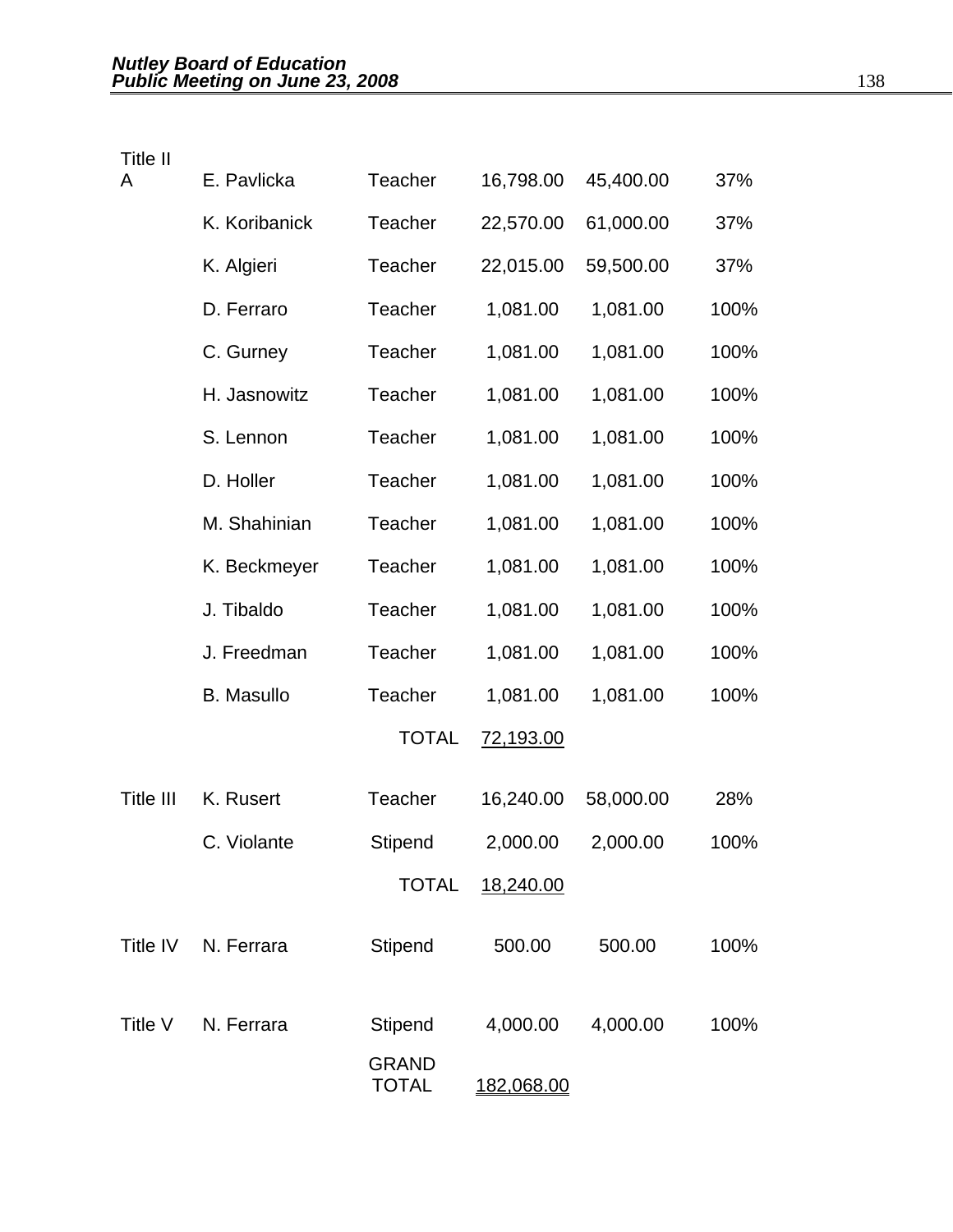# **APPOINT SUMMER CUSTODIAL**

# 19. **APPOINTMENTS – Summer Custodial Employment**

Trustee Frannicola moved, and Trustee Williams seconded, the following resolution. Upon being put to a roll call vote the resolution was approved.

BE IT RESOLVED that the Board of Education approves the following personnel to be employed as summer custodial and grounds employees for the summer of 2008: Ì

|             | <b>Step</b> | <b>Hourly Rate</b> |  |  |
|-------------|-------------|--------------------|--|--|
| Craig Lewis |             | \$8.00             |  |  |

### **APPOINT COMPUTER TECH AND RESIDENT CONTRACT CONTRACT CONTRACT CONTRACT CONTRACT CONTRACT CONTRACT CONTRACT CONTRACT CONTRACT CONTRACT CONTRACT CONTRACT CONTRACT CONTRACT CONTRACT CONTRACT CONTRACT CONTRACT CONTRACT CONTRACT CONTRACT CONTR**

# 20. **APPOINTMENT – Computer Technician**

Trustee Kuchta moved, and Trustee Frannicola seconded, the following resolution. Upon being put to a roll call vote the resolution was approved.

BE IT RESOLVED that the Board of Education approves the appointment of Michael Klug as Computer Technician for the 2008-09 school year, effective July 1, 2008, at the annual salary of \$38,000.

# **BOARD SECRETARY'S RESOLUTIONS** RESOLUTIONS

Trustee Reilly moved, Trustee Frannicola seconded, a motion that the Board approves the Board Secretary's Resolutions numbers 1 through 15 as listed below.

Resolutions 1 through 15 were unanimously approved by roll call vote.

# **1. SECRETARY & TREASURER'S REPORT**

BE IT RESOLVED that the Board of Education approves the acknowledgement and acceptance of the reports of the Board Secretary (Appendix A) and Treasurer of School Monies (Appendix B) for the period of May 31, 2008.

 **BOARD SECRETARY'S** 

# **SECY. & TREAS. A<br>REPORTS B**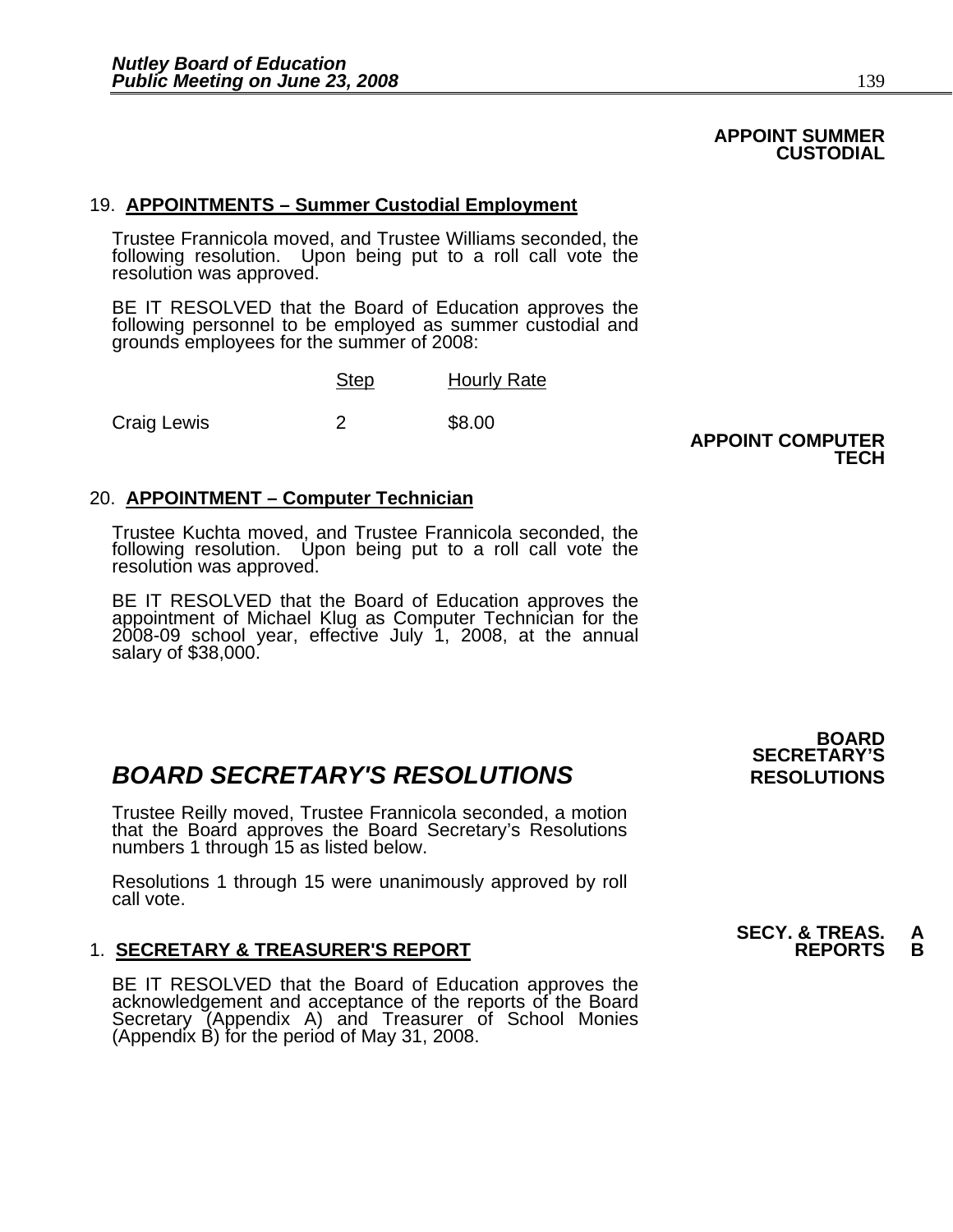# 2. CERTIFICATION OF MAJOR ACCOUNT FUND STATUS

BE IT RESOLVED that pursuant to NJAC 6A:23-2.11(c) 4, the<br>Nutley Board of Education certifies that as of May 31, 2008,<br>after review of the Secretary's monthly financial report<br>(Appropriations section) and upon consultation meet the district's financial obligations for the remainder of the fiscal year. (Major funds are General Fund, Capital Projects and Debt Service.)

# 3. **BILLS AND MANDATORY PAYMENTS MANDATORY C**

BE IT RESOLVED that the Board of Education approves the payment of bills and mandatory payments dated June 23, 2008, 2008 in the total amount of \$5,367,752.27 (Appendix C).

# 4. **REQUESTS FOR USE OF SCHOOL BUILDINGS AND USE OF BUILDINGS D**

BE IT RESOLVED that the Board of Education approves the requests for the use of school buildings and grounds (Appendix D), that conform to the rules and regulations set by the Board of Education.

# 5. **TRANSFER SCHEDULE TRANSFER E SCHEDULE**

BE IT RESOLVED that the Board of Education approves, in compliance with NJAC 6A:23-2.11(c)3ii, and NJSA 18A:22-8-1, the transfers in the 2007-08 budget dated May 31, 2008 in the amount of \$661,377.52 as appended (Appendix

# 6. **APPROVAL OF TRAVEL LIST APPROVAL F TRAVEL LIST**

BE IT RESOLVED that the Board of Education approves the travel list and all expenses per (Appendix F).

# 7. **TRANSPORTATION CONTRACT**

BE IT RESOLVED, that the Nutley Board of Education approves a transportation contract Par #1 with a parent to provide transportation for one Special Education student from Nutley to Camp Acorn, Mahwah, NJ effective July 1,

Subject to approval of the County Superintendent of Schools. Pending Additional Insurance Certificate

**FUND STATUS**

**BILLS &** 

# **GROUNDS AND GROUNDS**

**TRANS CONTRACT**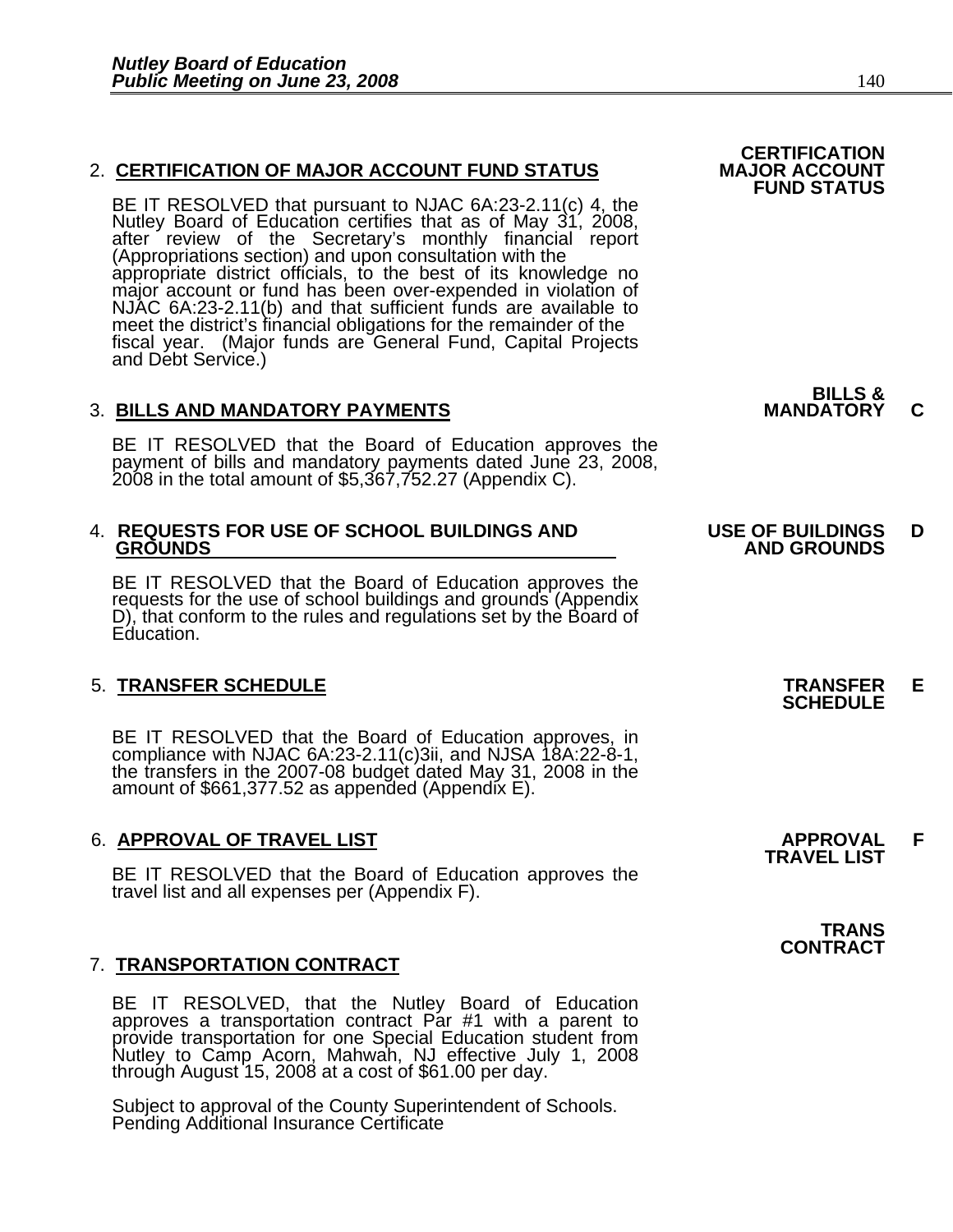# 8. **TRANSPORTATION CONTRACT**

BE IT RESOLVED, that the Nutley Board of Education approves a transportation contract Par #2 with a parent to provide transportation for one Special Education student from<br>Nutley to Horizon School, Livingston, NJ effective July 1, 2008<br>through August 15, 2008 at a cost of \$41.50 per day.

Subject to approval of the County Superintendent of Schools. Pending Additional Insurance Certificate

#### 9. **JOINT TRANSPORTATION AGREEMENT- Belleville Board of Education**

BE IT RESOLVED, that the Nutley Board of Education approves a Joint Transportation Agreement with the Belleville Board of Education to provide transportation for one special Board of Education to provide transportation for one special<br>education student from Belleville to ECLC, Chatham, NJ on Nutley bus route #12 effective June 30, 2008 through August 1,<br>2008 at a cost per diem of \$72.50. \*

(Subject to approval of the County Superintendent of Schools.)

\*An additional charge of \$10 per diem will be added for each additional student on an established route.

#### 10. **PETTY CASH FUNDS**

WHEREAS, pursuant to NJAC 6:20-2.8 and Policy #615 (6620), a Board of Education may establish petty cash funds,

BE IT FURTHER RESOLVED that the Board of Education approves the additional district-wide petty cash account effective July 1, 2008 to be established as follows:

Technology (Ian Viemeister, Custodian) \$ 300

and the control of the control of the control of the control of the control of the control of the control of t

BE IT YET FURTHER RESOLVED that the Board of Education approves the maximum expenditure for petty cash funds to be set at \$40 and that the individual petty cash funds are replenished by submitting a properly completed voucher to the Board of Education as necessary.<br> **NCLB AMEND.**<br>
APPLICATION

#### 11. **NCLB GRANT AMENDMENT APPLICATION**

BE IT RESOLVED that the Board of Education approves the amendment application for the fiscal year 2008 NCLB Grant.

# **JOINT TRANS CONTRACT**

### **TRANS CONTRACT**

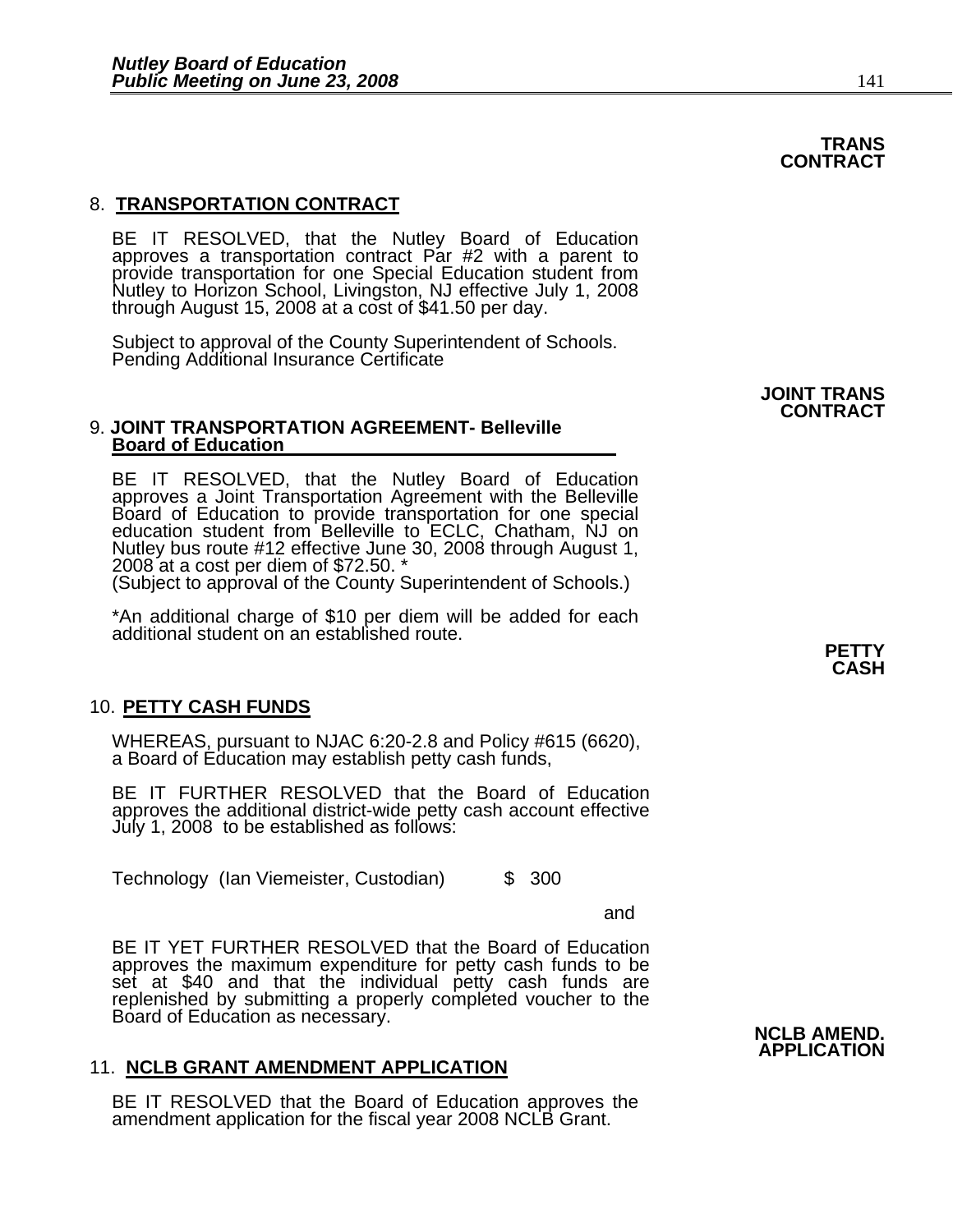# 12. **CAFETERIA PRICES - 2008-09 School Year**

BE IT RESOLVED that the Board of Education approves the cafeteria prices for the 2008-09 school as follows:

| <b>Item</b> | Type "A" Lunch (Students)           | <b>Price</b>      |
|-------------|-------------------------------------|-------------------|
|             | <b>Elementary Schools</b>           | \$2.50            |
|             | <b>JHW Middle School</b>            | 2.75              |
|             | <b>High School</b>                  | 3.00              |
|             | Type "A" Lunch (Adults) ALL SCHOOLS | 3.50              |
|             | REDUCED PRICE LUNCH - ALL SCHOOLS   | .40               |
| Milk:       | White<br>Chocolate<br><b>Skim</b>   | .60<br>.60<br>.60 |

**SCHOOL LUNCH PROGRAM** 

#### 13. **NATIONAL SCHOOL LUNCH PROGRAM - 2008-09 School Year**

BE IT RESOLVED that the Board of Education approves its entering into an agreement with the State Department of Education for a continuation of the National School Lunch Program in the Nutley Schools for the 2008-09 school year, and

BE IT FURTHER RESOLVED that the Board of Education hereby designates its Business Administrator/Board Secretary<br>as the person to be responsible for implementing and carrying as the person to be responsible for implementing and carrying out the terms of the agreement.

# 14. **DETERMINING ELIGIBILITY FOR FREE OR REDUCED PRICED MEALS**

BE IT RESOLVED that the Board of Education approves its conforming with state and federal regulations and hereby agrees to the established policy with respect to determining eligibility for free or reduced price meals, and

# **DETERMINE FREE OR REDUCED LUNCH**

#### **CAFETERIA PRICES PRICES**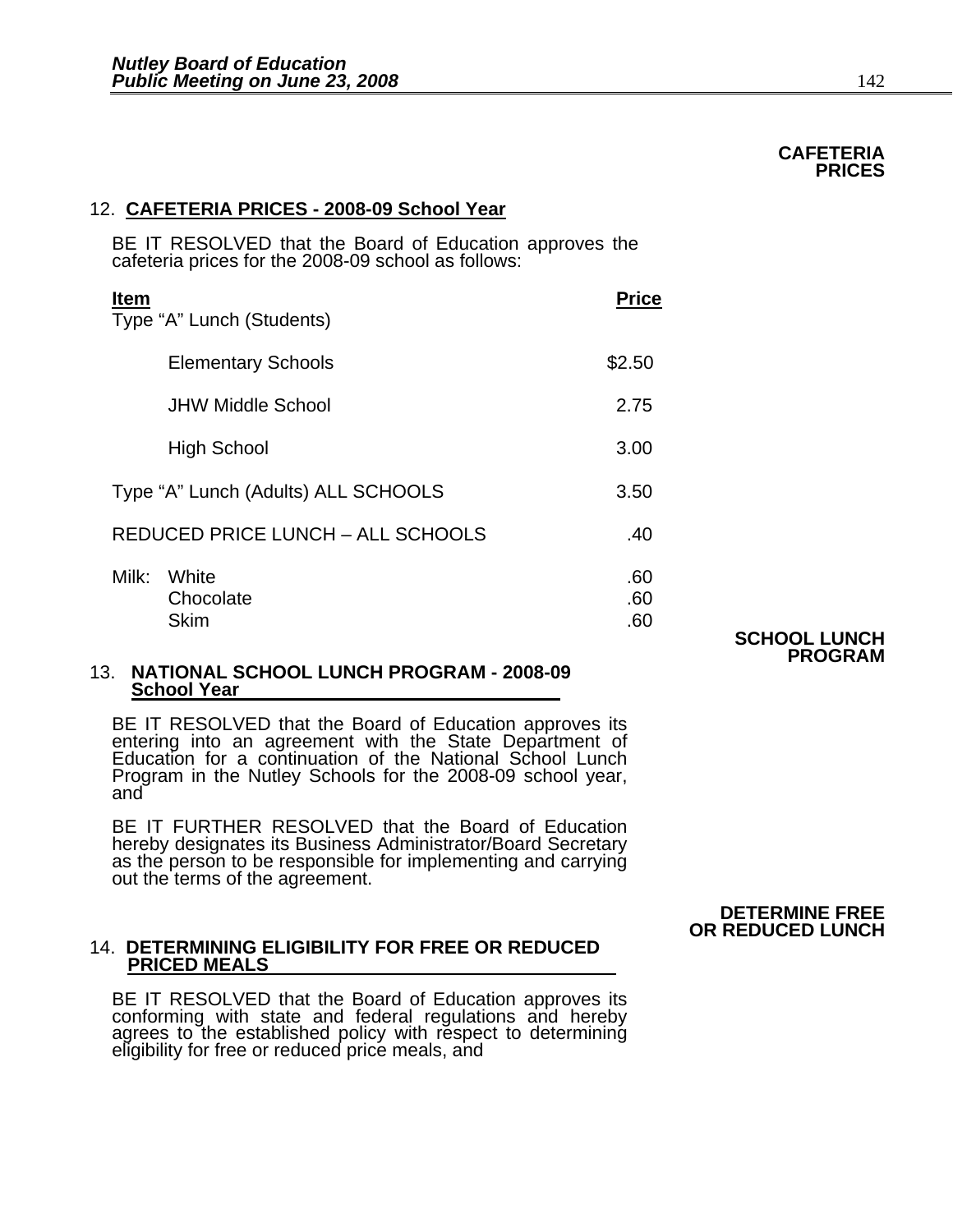BE IT FURTHER RESOLVED that Mrs. Josephine Mleziva,<br>Executive Secretary, shall determine which individual children are eligible for a free or reduced price meal under the established policy, and

BE IT FURTHER RESOLVED that the Secretary/Business Administrator shall cause a notice concerning the provisions for free or reduced lunches to be inserted in a newspaper circulating in the school district.<br> **APPROVAL OF** 

# 15. **APPROVAL OF PAYMENT**

BE IT RESOLVED that the Board of Education approves the<br>payments to the following individuals in the amounts owed to them for opting out of their insurance coverage.

| <b>Last Name</b>   | <b>First Name</b> | 6/30 Payroll   |
|--------------------|-------------------|----------------|
| Battaglia          | Erin              | \$<br>1,300.00 |
| <b>Bolcato</b>     | Donna             | \$<br>1,300.00 |
| <b>Budinick</b>    | Sherri            | \$<br>1,300.00 |
| <b>Byrne</b>       | Maura             | \$<br>1,300.00 |
| Fochesato          | Frank             | \$<br>1,300.00 |
| <b>Frost Guzzo</b> | Jane              | \$<br>1,300.00 |
| <b>Greiss</b>      | Marion            | \$<br>1,083.34 |
| Groeling           | Flavia            | \$<br>1,300.00 |
| Guida              | Dyan              | \$<br>1,300.00 |
| Hill               | <b>Hillary</b>    | \$<br>1,300.00 |
| Ippolito           | Doretta           | \$<br>1,300.00 |
| <b>Jernick</b>     | Linda             | \$<br>1,300.00 |
| Lombardozi         | Erin              | \$<br>1,300.00 |
| <b>McGarty</b>     | <b>Barbara</b>    | \$<br>1,300.00 |
| Mozeika            | Stephanie         | \$<br>1,300.00 |
| Nastasi            | Carl              | \$<br>1,300.00 |
| O'Connell          | Margaret          | \$<br>1,516.67 |
| Pontoriero         | Carmela           | \$<br>1,300.00 |
| Pacella            | Adelia            | \$<br>1,300.00 |
| Ponzoni-Shedd      | Karen             | \$<br>650.00   |
| <b>Rizzi</b>       | Michele           | \$<br>1,300.00 |

 **PAYMENT**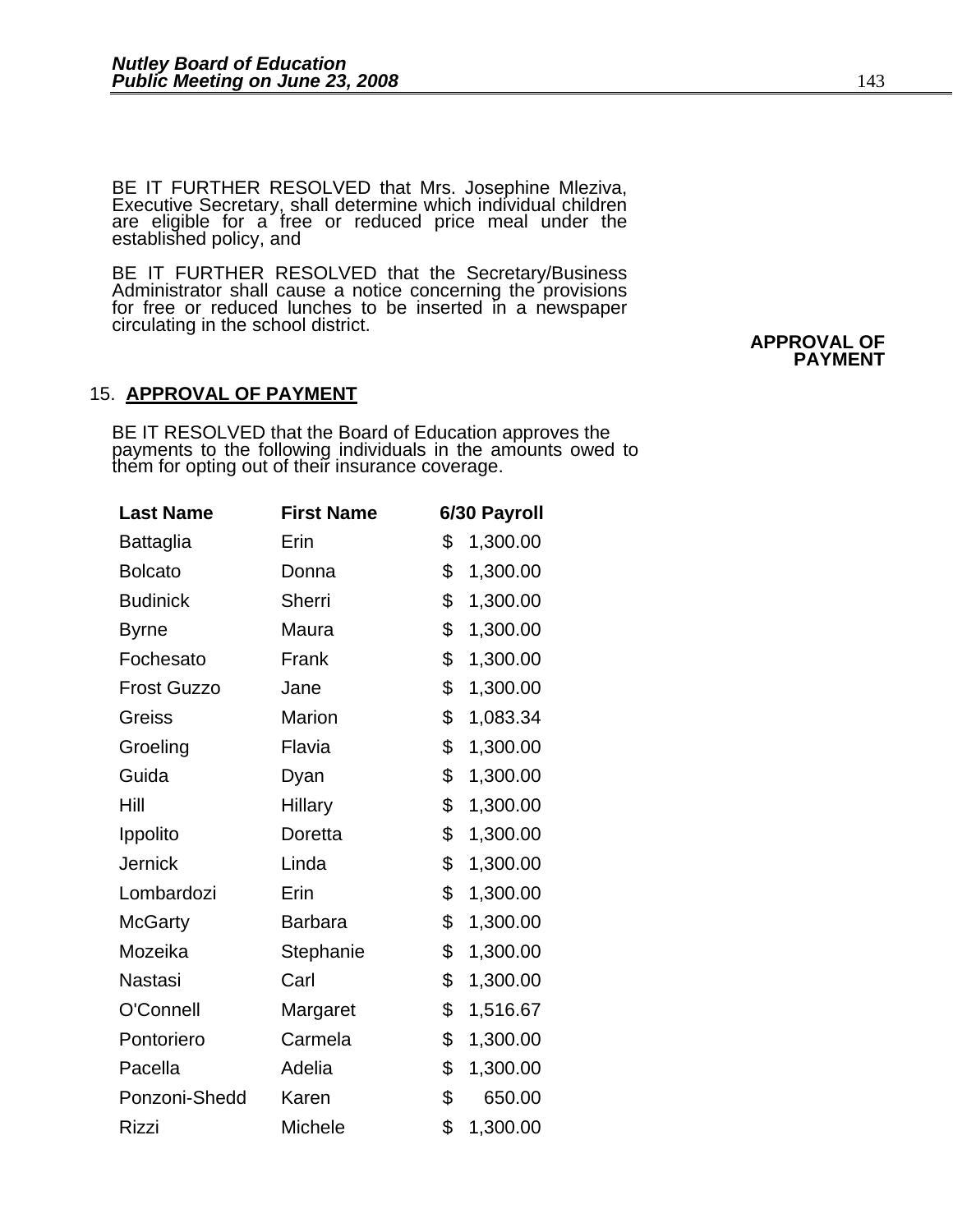|                 |         | <b>Total</b> | \$31,850.05 |
|-----------------|---------|--------------|-------------|
| Zarra           | Donna   |              | \$1,300.00  |
| Violante        | Ciro    |              | \$1,300.00  |
| <b>Stoffers</b> | Michael |              | \$1,300.00  |
| Shohen          | Lauren  |              | \$1,300.00  |

**ACCEPT DONATION** 

# 16. **ACCEPTANCE OF DONATION**

Trustee Alamo moved, and Trustee Kuchta seconded, the following resolution. Upon being put to a roll call vote the resolution was approved.

BE IT RESOLVED that the Board of Education approves the acceptance of a donation of \$2,340.00 from Radcliffe School PTO for the P.A. System.<br> **APPOINT INVEST** 

 **ADVISORY SERVICES** 

#### 17. **APPOINTMENT OF INVESTMENT ADVISORY SERVICES**

Trustee Reilly moved, and Trustee Kuchta seconded, the following resolution. Upon being put to a roll call vote the resolution was approved.

BE IT RESOLVED that the Board of Education appoints the firm of Acacia Financial Group, Inc. for investment advisory services for the 2006 referendum monies.

#### 18. **ACCEPTANCE OF DONATION**

Trustee Sautter moved, and Trustee Frannicola seconded, the following resolution. Upon being put to a roll call vote the<br>resolution was approved.

BE IT RESOLVED that the Board of Education approves the acceptance of a donation of \$15,000 from Yantacaw School PTO for the renovation of the library.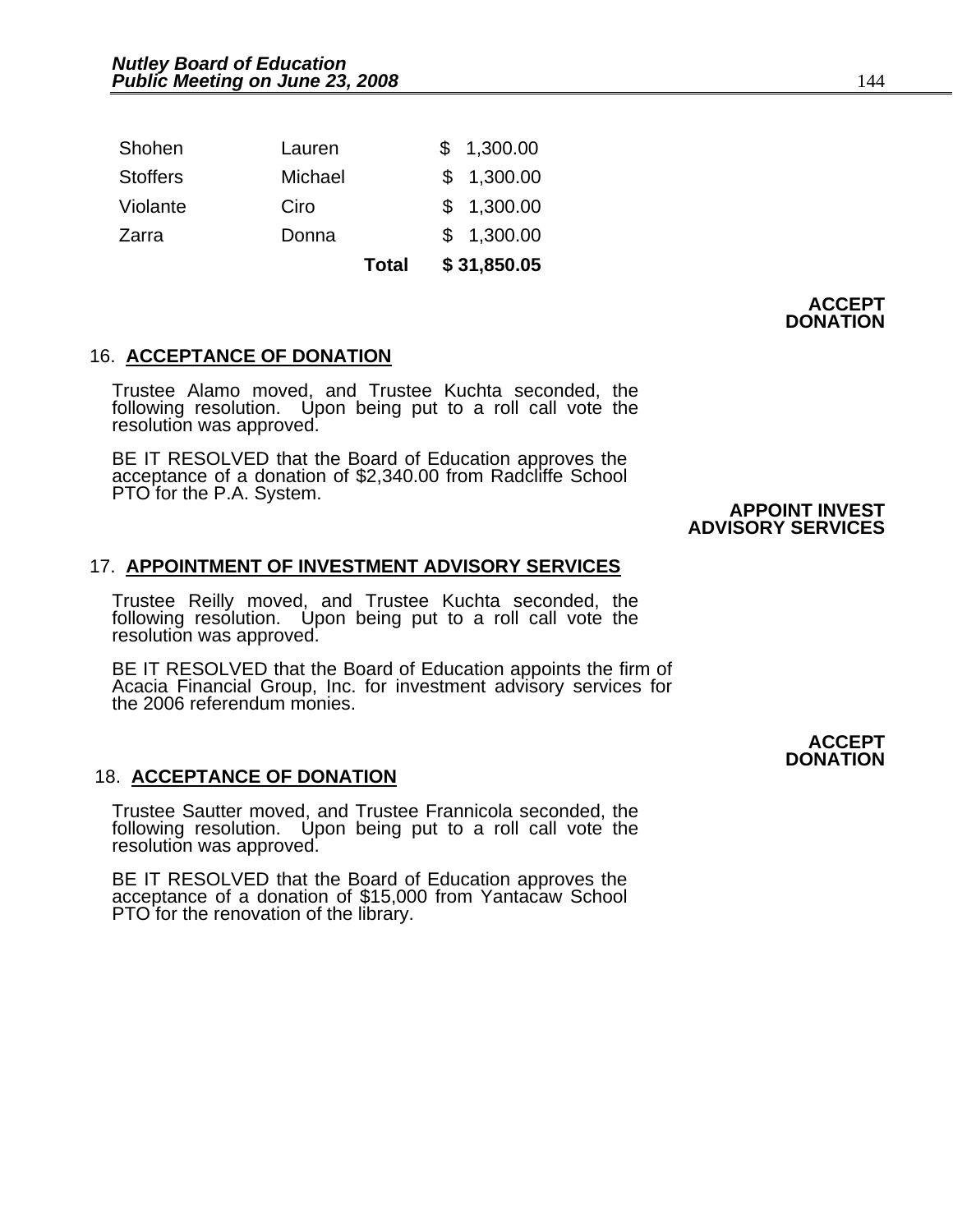# 19. **RESIGNATION – Board Member**

Trustee Alamo moved, and Trustee Kuchta seconded, the following resolution. Upon being put to a roll call vote the resolution was approved.

WHEREAS, Mr. James Viola, Board Member, announced to the Board at the May 28, 2008 Public Meeting that he will be relocating to California and will not be able to fulfill the rest of his term as a Board Member.

NOW, BE IT RESOLVED that the Board of Education accepts the resignation of Mr. James Viola, Board Member, effective June 23, 2008.

#### **REJECT BIDS SG GYM & FACILITIES**

#### 20. **REJECT BID FOR NEW GYMNASIUM & FACILITIES UPGRADES FOR SPRING GARDEN SCHOOL**

Trustee Reilly moved, and Trustee Sautter seconded, the following resolution. Upon being put to a roll call vote the<br>resolution was approved.

WHEREAS, bids for the New Gymnasium and Facilities Upgrades for Spring Garden School were advertised on Monday, March 17, 2008, and

WHEREAS, sealed bids were publicly opened and read aloud on Thursday, May 15, 2008 at 3:00 PM in the Nutley Board Office located at 315 Franklin Avenue, Nutley, NJ by the Acting Board Secretary and

WHEREAS, the following bid was received in the following amount:

| <b>COMPANY</b>                 | <b>AMOUNT</b> | <b>ALTERNATE AMOUNT</b> |
|--------------------------------|---------------|-------------------------|
| Vanas Construction<br>Co.      | \$3,797,000   | \$10,600                |
| Niram Inc.                     | \$3,989,000   | \$11,500                |
| <b>APS Contracting</b><br>Inc. | \$4,353,000   | \$10,000                |

**RESIGNATION BOARD MEMBER**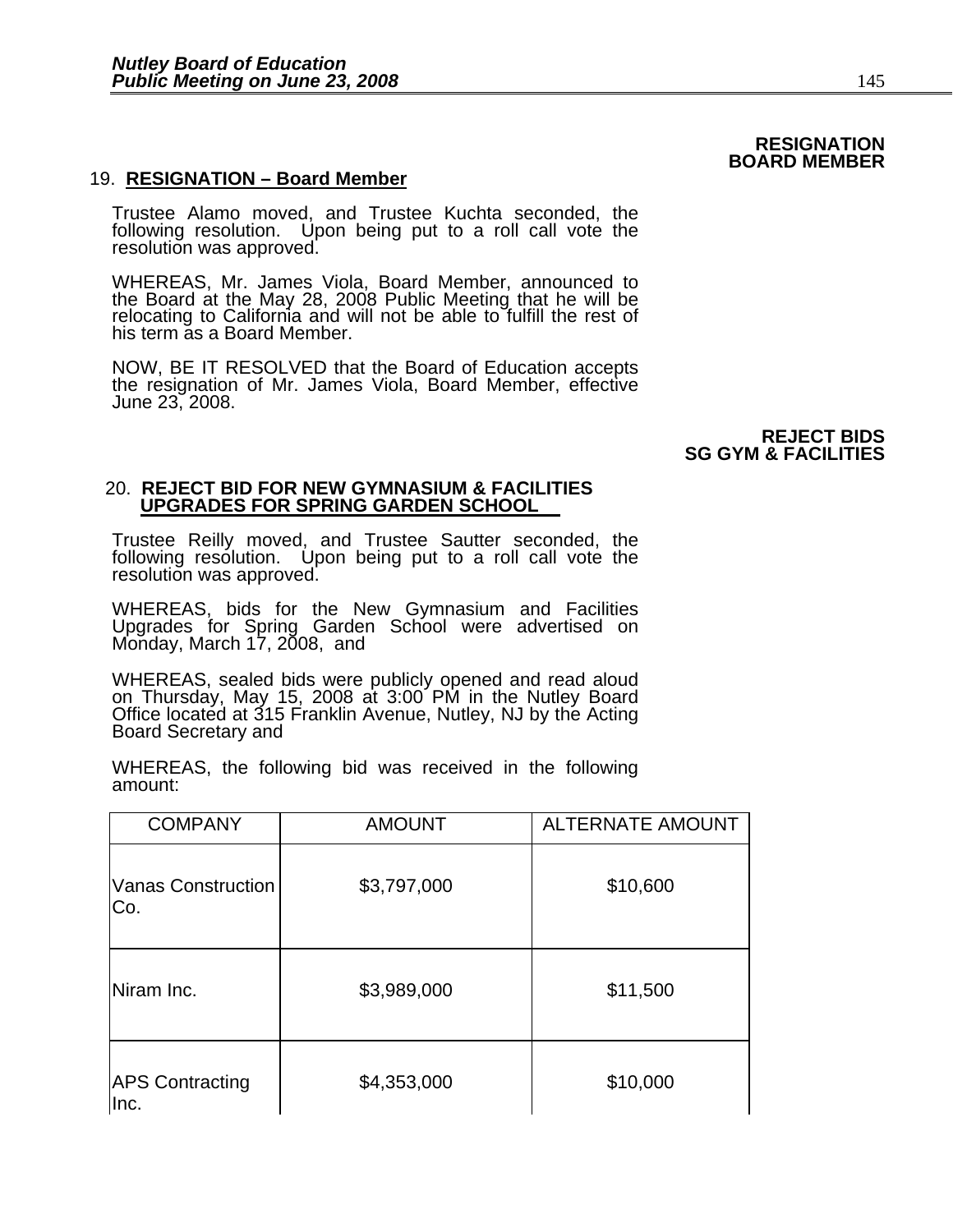| <b>PT Builders &amp;</b><br>Contractors Inc.     | \$4,174,000 | \$12,000 |
|--------------------------------------------------|-------------|----------|
| <b>H&amp;S Construction</b><br>& Mechanical Inc. | \$4,093,000 | \$11,267 |
| S&B Enterprises,<br>Inc.                         | \$3,830,000 | \$29,000 |
| Chanree<br>Construction Co.<br>Inc.              | \$3,683,871 | \$15,920 |

and

WHEREAS, the Board of Education wants to revise the specifications to include historical design.

NOW THEREFORE BE IT RESOLVED that the Board of Education rejects the bids received according to 18A:18A-22.

# **HEARING OF CITIZENS CITIZENS**

Resident Terry Quirk, representative for the Nutley Parent<br>Advocacy Network (NPAN), asked if Paul Palozzola would be giving a presentation to the Board. He will and has been rescheduled a couple of times.

She also asked about students receiving services and about having a preschool program in the district. Mrs. Francioso responded to both questions.

**HEARING OF**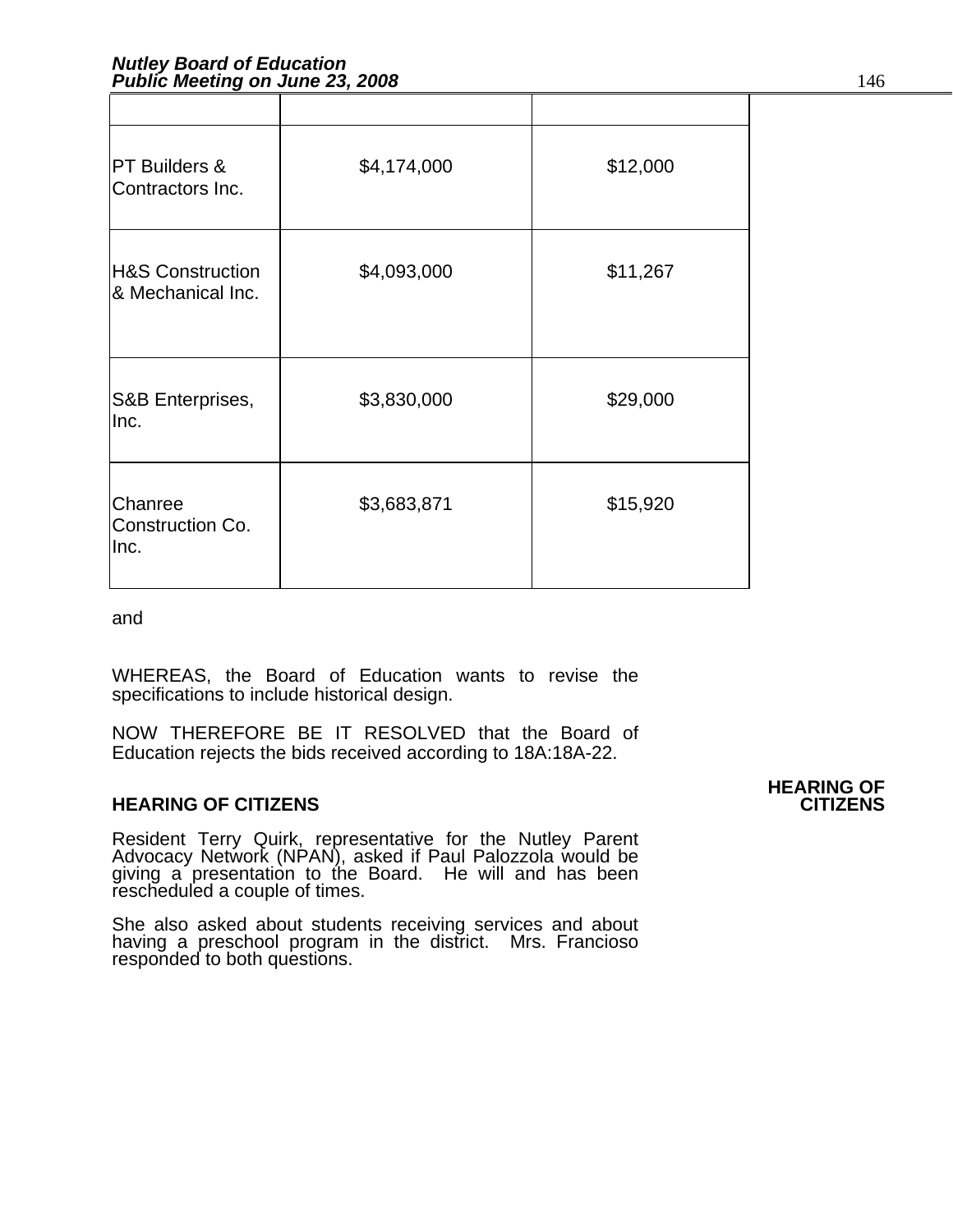Resident Neil Henning asked what the \$105,000 for the payment of a claim was for. Mr. Zarra and President Casale responded.

He also asked about the balance of work remaining on the job and if the district rehired the same construction manager as on the middle school project. Trustee Reilly responded to both questions.

Mr. Henning asked where the district stands on the Spring Garden project. President Casale responded to the question.

Residents Francesca and Joe Ciafoli thanked the district for what they did with the Autistic Program. They asked what the district's position is with students who need inclusion. Mr. Zarra responded.

Resident Kimberly Donahue stated she was disappointed that<br>Paul Palozzola was not at the meeting to give his presentation.<br>She stated that parent training would be good for the program.<br>She also asked for a Board represent Program. President Casale and Mrs. Francioso responded.

Resident Jennifer Higgins spoke about the importance of inclusion.

Resident Terry Quirk asked who would be responding to the letter she sent to the Board and when Paul Palozzola would be giving his presentation. President Casale and Mr. Zarra responded.

Resident Mike Russo asked why the Board did not do the flag salute. He also asked what Board members gave depositions for the Tri-Tech case. He wanted to know the procedure for filling the vacancy on the Board.

Trustee Kuchta asked for the Board to set a deadline date to receive letters from those interested in filling the Board vacancy. The deadline was set to July 7, 2008.

# **OLD BUSINESS OLD BUSINESS**

None

#### **NEW BUSINESS**

None

#### **ADJOURNMENT ADJOURN**

There being no further business, the meeting was adjourned at 9:35 PM on a motion by Trustee Kuchta seconded by Trustee Frannicola and unanimously approved by voice vote.

**NEW BUSINESS**